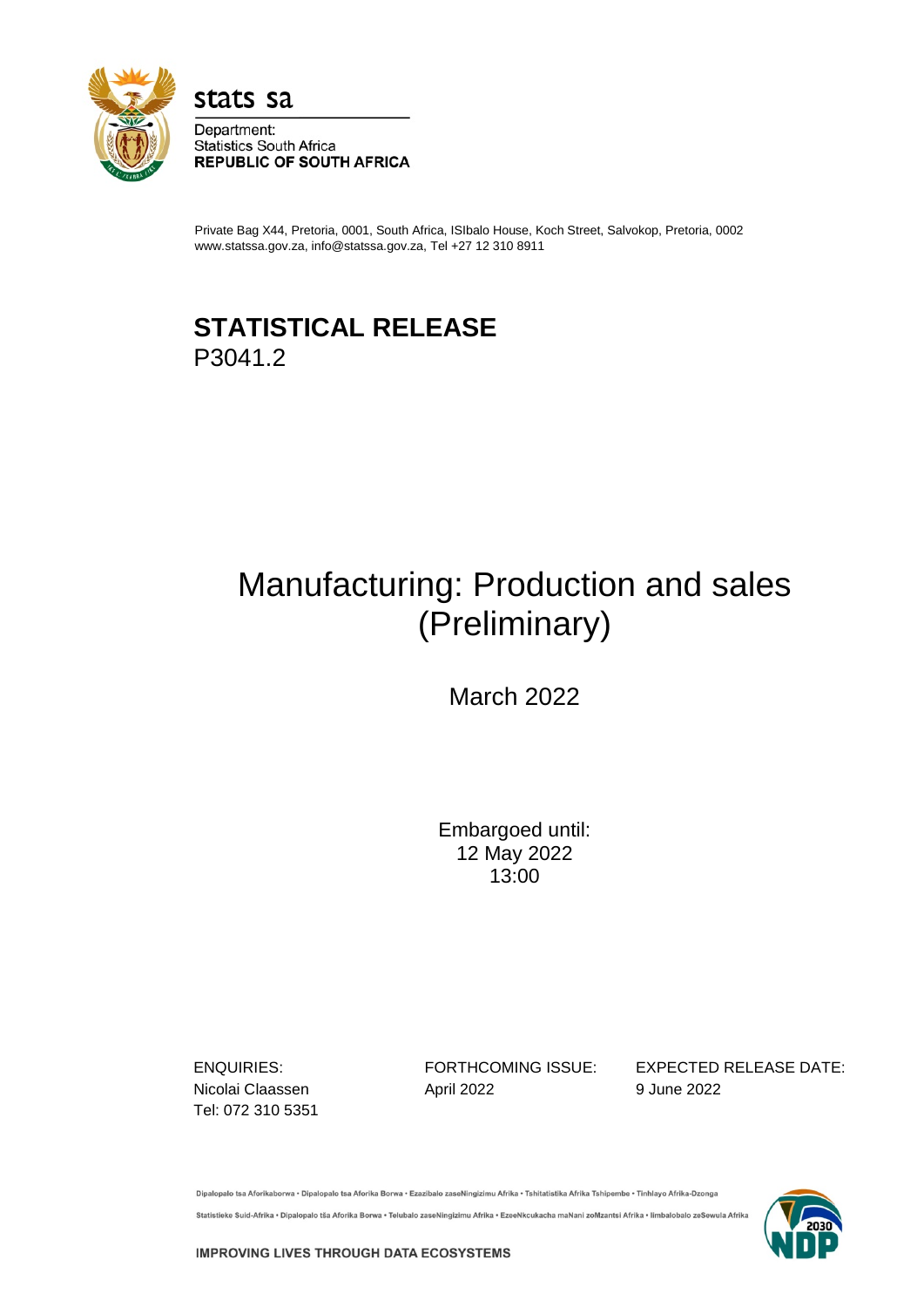### **Contents**

| Table B - Seasonally adjusted manufacturing production for the latest three months by division and major group  |  |
|-----------------------------------------------------------------------------------------------------------------|--|
|                                                                                                                 |  |
|                                                                                                                 |  |
| Figure 2 - Volume of manufacturing production (Base: 2015=100): year-on-year percentage change 4                |  |
|                                                                                                                 |  |
|                                                                                                                 |  |
| Table D - Seasonally adjusted manufacturing sales at current prices for the latest three months by division 5   |  |
|                                                                                                                 |  |
|                                                                                                                 |  |
|                                                                                                                 |  |
|                                                                                                                 |  |
| Table 4 – Index of the volume of manufacturing production by division and major group (Base: 2015=100) 7        |  |
| Table 5 – Year-on-year percentage change in the volume of manufacturing production by division and major        |  |
|                                                                                                                 |  |
| Table 6 – Contribution of each division and major group to the year-on-year percentage change in the volume of  |  |
|                                                                                                                 |  |
| Table 7 - Seasonally adjusted index of the volume of manufacturing production by division and major group       |  |
|                                                                                                                 |  |
|                                                                                                                 |  |
|                                                                                                                 |  |
|                                                                                                                 |  |
|                                                                                                                 |  |
| Table 12 - Year-on-year percentage change in manufacturing sales at current prices by division and              |  |
|                                                                                                                 |  |
| Table 13 – Contribution of each division and major group to the year-on-year percentage change in               |  |
|                                                                                                                 |  |
| Table 14 - Seasonally adjusted manufacturing sales at current prices by division and major group (R million) 15 |  |
|                                                                                                                 |  |
|                                                                                                                 |  |
|                                                                                                                 |  |
|                                                                                                                 |  |
|                                                                                                                 |  |
|                                                                                                                 |  |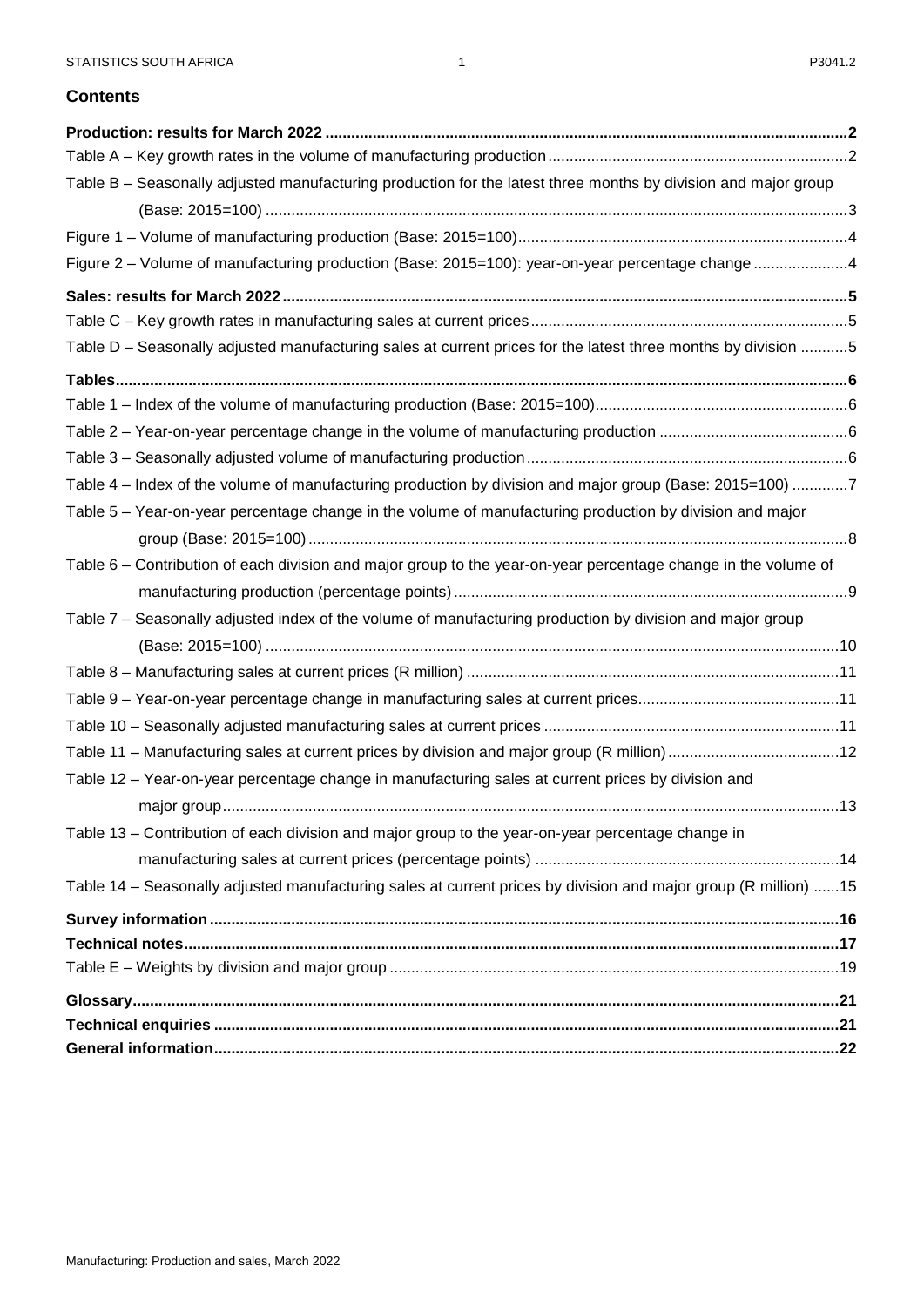# <span id="page-2-0"></span>**Production: results for March 2022**

<span id="page-2-1"></span>

| Table A – Key growth rates in the volume of manufacturing production |  |
|----------------------------------------------------------------------|--|
|----------------------------------------------------------------------|--|

|                                                       | <b>Oct-21</b> | <b>Nov-21</b> | <b>Dec-21</b> | Jan-22 | Feb-22 | Mar-22 |
|-------------------------------------------------------|---------------|---------------|---------------|--------|--------|--------|
| Year-on-year % change,<br>unadjusted                  | $-8,8$        | $-0,1$        | $-0,3$        | 3,0    | 0,7    | $-0,8$ |
| Month-on-month % change,<br>seasonally adjusted       | $-6,6$        | 6,0           | 1,3           | 2,6    | $-1,5$ | 0,6    |
| 3-month % change, seasonally<br>adjusted <sup>1</sup> | 1,1           | 2,7           | 2,2           | 4,3    | 4,2    | 4,7    |

2

<sup>1</sup> Percentage change between the previous 3 months and the 3 months ending in the month indicated.

Manufacturing production decreased by 0,8% in March 2022 compared with March 2021. The largest negative contributions were made by the following divisions:

- motor vehicles, parts and accessories and other transport equipment (-11,3% and contributing -1,3 percentage points); and
- food and beverages (-2,6% and contributing -0,6 of a percentage point).

The petroleum, chemical products, rubber and plastic products division (4,1% and contributing 0,9 of a percentage point) was a significant positive contributor – see Tables 5 and 6.

Seasonally adjusted manufacturing production increased by 0,6% in March 2022 compared with February 2022. This followed month-on-month changes of -1,5% in February 2022 and 2,6% in January 2022 – see Table A.

Seasonally adjusted manufacturing production increased by 4,7% in the first quarter of 2022 compared with the fourth quarter of 2021. Seven of the ten manufacturing divisions reported positive growth rates over this period.

The largest contributions were made by the following divisions:

- petroleum, chemical products, rubber and plastic products (7,6% and contributing 1,6 percentage points);
- food and beverages (5,0% and contributing 1,2 percentage points);
- basic iron and steel, non-ferrous metal products, metal products and machinery (5,7% and contributing 1,1 percentage points); and
- motor vehicles, parts and accessories and other transport equipment (10,6% and contributing 1,0 percentage point) – see Table B.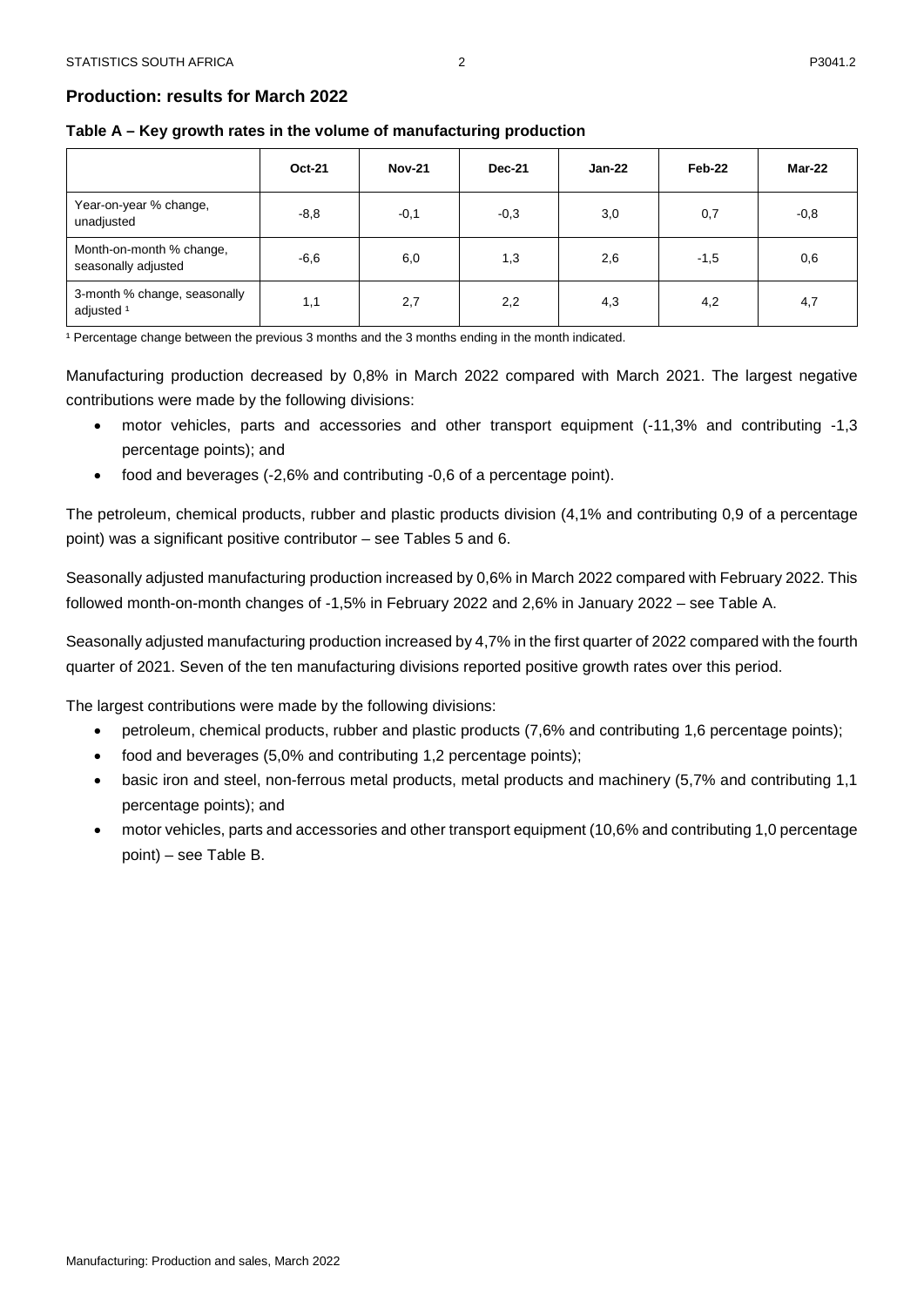#### <span id="page-3-0"></span>**Table B – Seasonally adjusted manufacturing production for the latest three months by division and major group (Base: 2015=100)**

| Manufacturing division and major group                                            | Weights | $Oct - Dec$<br>2021 | Jan – Mar<br>2022 | % change<br>between<br>$Oct - Dec$<br>2021<br>and<br>Jan – Mar<br>2022 | <b>Contribution</b><br>(% points)<br>to the<br>total<br>% change |
|-----------------------------------------------------------------------------------|---------|---------------------|-------------------|------------------------------------------------------------------------|------------------------------------------------------------------|
| Food and beverages                                                                | 20,18   | 111,4               | 117,0             | 5,0                                                                    | 1,2                                                              |
| Meat, fish, fruit, etc.                                                           | 2,95    | 107,4               | 107,5             | 0,1                                                                    | 0,0                                                              |
| Dairy products                                                                    | 1,34    | 107,3               | 106,2             | $-1,0$                                                                 | 0,0                                                              |
| Grain mill products                                                               | 1,69    | 100,9               | 103,3             | 2,4                                                                    | 0,0                                                              |
| Other food products                                                               | 7,76    | 107,2               | 115,3             | 7,6                                                                    | 0,7                                                              |
| <b>Beverages</b>                                                                  | 6,44    | 122,0               | 129,3             | 6,0                                                                    | 0,5                                                              |
| Textiles, clothing, leather and footwear                                          | 4,38    | 86,4                | 87,8              | 1,6                                                                    | 0,1                                                              |
| <b>Textiles</b>                                                                   | 1,10    | 114,8               | 110,7             | $-3,6$                                                                 | 0,0                                                              |
| Other textile products                                                            | 0.65    | 84,4                | 82,7              | $-2,0$                                                                 | 0,0                                                              |
| Knitted, crocheted articles                                                       | 0,06    | 69,2                | 65,8              | $-4,9$                                                                 | 0,0                                                              |
|                                                                                   | 2,04    | 75,1                | 80,9              | 7,7                                                                    | 0,1                                                              |
| Wearing apparel<br>Leather and leather products                                   | 0,28    | 54,9                | 59,0              |                                                                        | 0,0                                                              |
| Footwear                                                                          | 0,25    | 99,0                | 93,7              | 7,5<br>$-5,4$                                                          | 0,0                                                              |
| Wood and wood products, paper,                                                    |         |                     |                   |                                                                        |                                                                  |
| publishing and printing                                                           | 10,77   | 88,8                | 85,2              | $-4,1$                                                                 | $-0,4$                                                           |
| Sawmilling and planing of wood                                                    | 0.93    | 86,0                | 84,8              | $-1,4$                                                                 | 0,0                                                              |
| Products of wood                                                                  | 0,87    | 104,5               | 103,5             | $-1,0$                                                                 | 0,0                                                              |
| Paper and paper products                                                          | 5,39    | 97,2                | 92,0              | $-5,3$                                                                 | $-0,3$                                                           |
| Publishing                                                                        | 2,24    | 64,7                | 62,3              | $-3,7$                                                                 | $-0,1$                                                           |
| Printing, recorded media                                                          | 1,34    | 87,1                | 83,9              | $-3,7$                                                                 | 0,0                                                              |
| Petroleum, chemical products, rubber and<br>plastic products                      | 25,38   | 77,8                | 83,7              | 7,6                                                                    | 1,6                                                              |
| Coke, petroleum products and nuclear fuel                                         | 12,02   | 65,3                | 72,6              | 11,2                                                                   | 1,0                                                              |
| <b>Basic chemicals</b>                                                            | 3,69    | 86,6                | 92,4              | 6,7                                                                    | 0,2                                                              |
| Other chemical products                                                           | 6,54    | 87,4                | 90,9              | 4,0                                                                    | 0,2                                                              |
| Rubber products                                                                   | 0,84    | 85,3                | 93,1              | 9,1                                                                    | 0,1                                                              |
| Plastic products                                                                  | 2,29    | 98,6                | 104,0             | 5,5                                                                    | 0,1                                                              |
| Glass and non-metallic mineral products                                           | 3,42    | 92,5                | 92,0              | $-0,5$                                                                 | 0,0                                                              |
| Glass and glass products                                                          | 0,51    | 108,3               | 112,8             | 4,2                                                                    | 0,0                                                              |
| Non-metallic mineral products                                                     | 2,91    | 89,7                | 88,4              | $-1,4$                                                                 | 0,0                                                              |
| Basic iron and steel, non-ferrous metal<br>products, metal products and machinery | 19,47   | 92,8                | 98,1              | 5,7                                                                    | 1,1                                                              |
| Basic iron and steel products                                                     | 2,82    | 101,9               | 97,5              | $-4,3$                                                                 | -0.1                                                             |
| Non-ferrous metal products                                                        | 3,26    | 86,7                | 95,4              | 10,0                                                                   | 0,3                                                              |
| Structural metal products                                                         | 1,98    | 78,4                | 83,6              | 6,6                                                                    | 0,1                                                              |
| Other fabricated metal products                                                   | 3,35    | 96,5                | 107,4             | 11,3                                                                   | 0,4                                                              |
| General purpose machinery                                                         | 3,46    | 92,5                | 101,5             | 9,7                                                                    | 0,3                                                              |
| Special purpose machinery                                                         | 3,87    | 96,4                | 97,9              | 1,6                                                                    | 0,1                                                              |
| Household appliances                                                              | 0,73    | 91,3                | 94,0              | 3,0                                                                    | 0,0                                                              |
| <b>Electrical machinery</b>                                                       | 2,31    | 88,6                | 91,8              | 3,6                                                                    | 0,1                                                              |
| Radio, television and communication                                               |         |                     |                   |                                                                        |                                                                  |
| apparatus and professional equipment                                              | 1,21    | 80,7                | 86,0              | 6,6                                                                    | 0,1                                                              |
| Radio, television and communication<br>apparatus                                  | 0,13    | 99,0                | 86,4              | $-12,7$                                                                | 0,0                                                              |
| Professional equipment                                                            | 1,08    | 78,5                | 85,9              | 9,4                                                                    | 0,1                                                              |
| Motor vehicles, parts and accessories and                                         | 8,66    |                     | 107,4             | 10,6                                                                   |                                                                  |
| other transport equipment<br>Motor vehicles                                       | 2,65    | 97,1<br>89,4        | 112,1             | 25,4                                                                   | 1,0<br>0,7                                                       |
| Bodies for motor vehicles, trailers and semi-                                     |         |                     |                   |                                                                        |                                                                  |
| trailers                                                                          | 0,71    | 114,5               | 120,6             | 5,3                                                                    | 0,0                                                              |
| Parts and accessories                                                             | 3,93    | 106,0               | 112,8             | 6,4                                                                    | 0,3                                                              |
| Other transport equipment                                                         | 1,37    | 77,4                | 76,1              | $-1,7$                                                                 | 0,0                                                              |
| Furniture and other manufacturing                                                 | 4,21    | 97,0                | 95,2              | $-1,9$                                                                 | $-0,1$                                                           |
| Furniture                                                                         | 0,86    | 83,8                | 83,3              | $-0,6$                                                                 | 0,0                                                              |
| Other manufacturing groups                                                        | 3,35    | 100,5               | 98,3              | $-2,2$                                                                 | $-0,1$                                                           |
| <b>Total</b>                                                                      | 100     | 92,3                | 96,6              | 4,7                                                                    | 4,7                                                              |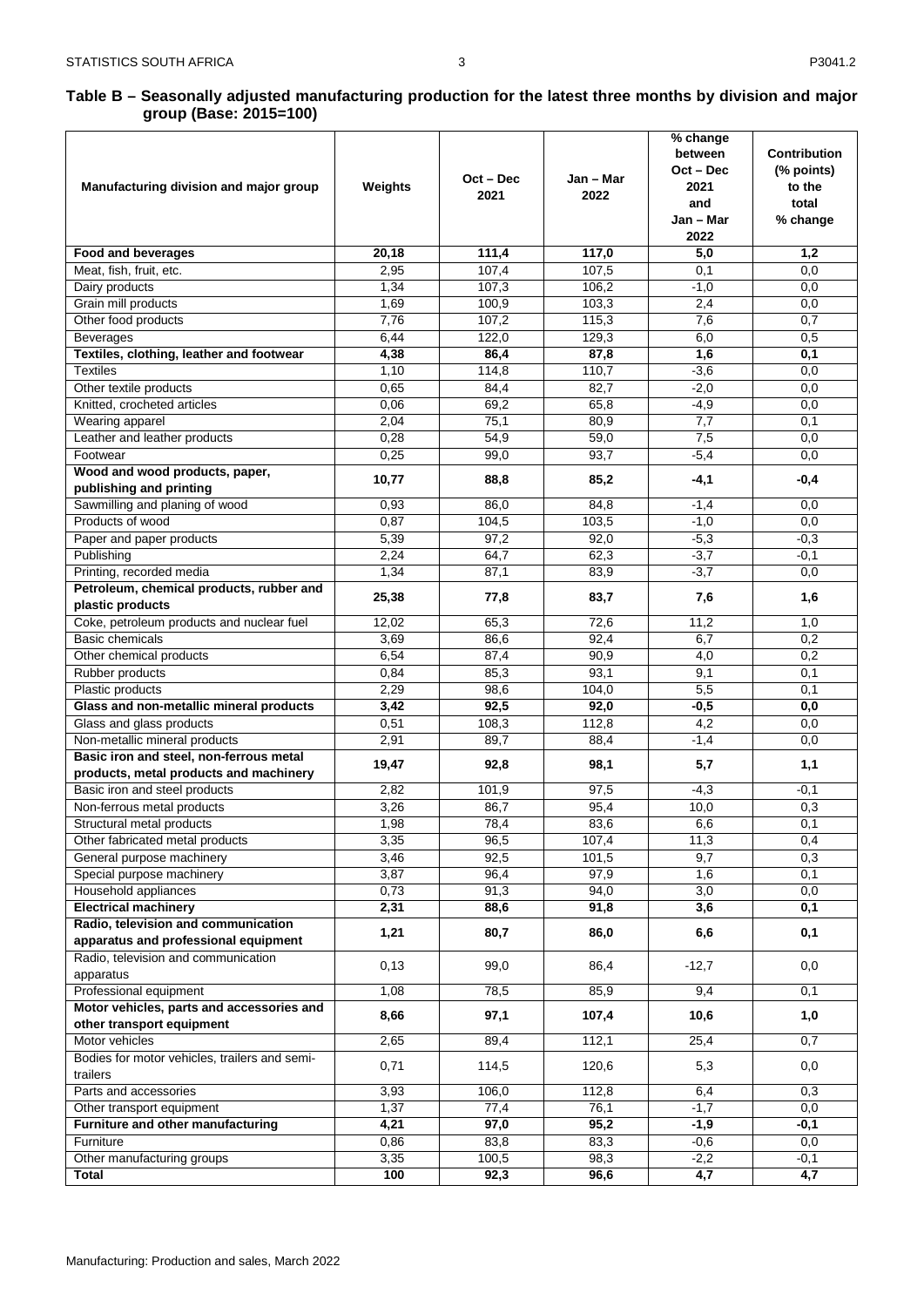

# <span id="page-4-0"></span>**Figure 1 – Volume of manufacturing production (Base: 2015=100)**

<span id="page-4-1"></span>



4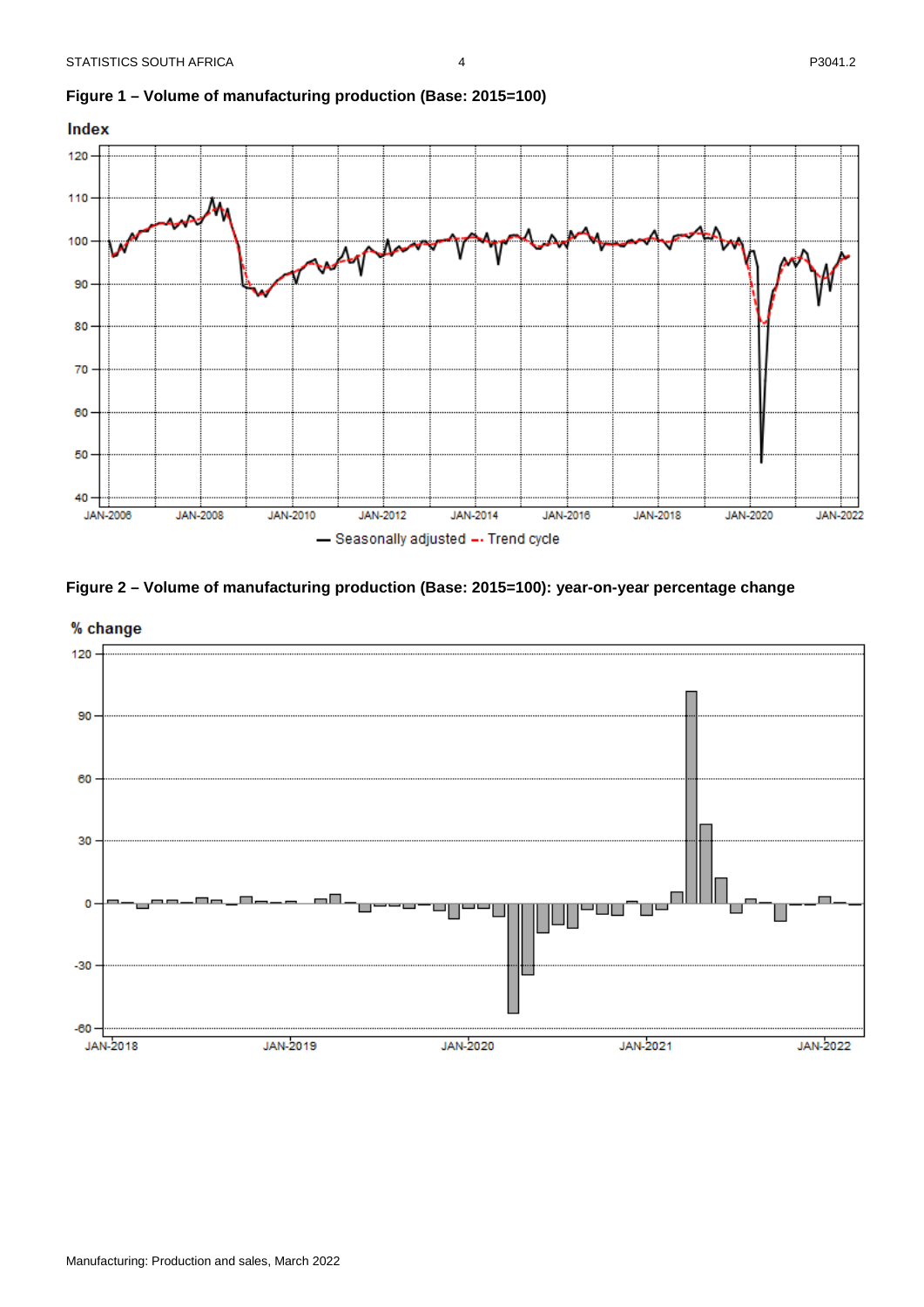<span id="page-5-1"></span><span id="page-5-0"></span>

| Table C - Key growth rates in manufacturing sales at current prices |  |
|---------------------------------------------------------------------|--|
|---------------------------------------------------------------------|--|

|                                                       | <b>Oct-21</b> | <b>Nov-21</b> | <b>Dec-21</b> | Jan-22 | Feb-22 | Mar-22 |
|-------------------------------------------------------|---------------|---------------|---------------|--------|--------|--------|
| Year-on-year % change,<br>unadjusted                  | $-1,9$        | 8,2           | 10,2          | 13,6   | 10,6   | 8,5    |
| Month-on-month % change,<br>seasonally adjusted       | $-5,8$        | 8,4           | 2,2           | 4,0    | 0,2    | 2,8    |
| 3-month % change, seasonally<br>adjusted <sup>1</sup> | 0,2           | 3,8           | 5,6           | 8,4    | 8,5    | 9,4    |

5

<sup>1</sup> Percentage change between the previous 3 months and the 3 months ending in the month indicated.

Seasonally adjusted manufacturing sales increased by 2,8% in March 2022 compared with February 2022. This followed month-on-month changes of 0,2% in February 2022 and 4,0% in January 2022 – see Table C.

# <span id="page-5-2"></span>**Table D – Seasonally adjusted manufacturing sales at current prices for the latest three months by division**

| <b>Manufacturing division</b>                                                     | $Oct - Dec$<br>2021<br>(R million) | Jan - Mar<br>2022<br>(R million) | % change<br>between<br>$Oct - Dec$<br>2021<br>and<br>Jan - Mar<br>2022 | Contribution<br>(% points)<br>to the<br>total<br>% change |
|-----------------------------------------------------------------------------------|------------------------------------|----------------------------------|------------------------------------------------------------------------|-----------------------------------------------------------|
| Food and beverages                                                                | 163 115                            | 170 708                          | 4,7                                                                    | 1,2                                                       |
| Textiles, clothing, leather and footwear                                          | 15 4 8 9                           | 16 116                           | 4,0                                                                    | 0,1                                                       |
| Wood and wood products, paper, publishing<br>and printing                         | 43 285                             | 43827                            | 1,3                                                                    | 0,1                                                       |
| Petroleum, chemical products, rubber and<br>plastic products                      | 119 717                            | 130 994                          | 9,4                                                                    | 1,7                                                       |
| Glass and non-metallic mineral products                                           | 18770                              | 19801                            | 5,5                                                                    | 0,2                                                       |
| Basic iron and steel, non-ferrous metal<br>products, metal products and machinery | 156 490                            | 176 748                          | 12,9                                                                   | 3,1                                                       |
| Electrical machinery                                                              | 16 4 25                            | 17519                            | 6,7                                                                    | 0,2                                                       |
| Radio, television and communication apparatus<br>and professional equipment       | 6624                               | 6768                             | 2,2                                                                    | 0,0                                                       |
| Motor vehicles, parts and accessories and other<br>transport equipment            | 77 185                             | 95 367                           | 23,6                                                                   | 2,8                                                       |
| Furniture and other manufacturing                                                 | 26 260                             | 25 768                           | $-1,9$                                                                 | $-0,1$                                                    |
| <b>Total</b>                                                                      | 643 358                            | 703 618                          | 9,4                                                                    | 9,4                                                       |

Seasonally adjusted manufacturing sales increased by 9,4% in the first quarter of 2022 compared with the fourth quarter of 2021. The largest contributions were made by the following divisions:

- basic iron and steel, non-ferrous metal products, metal products and machinery (12,9% and contributing 3,1 percentage points);
- motor vehicles, parts and accessories and other transport equipment (23,6% and contributing 2,8 percentage points); and
- petroleum, chemical products, rubber and plastic products (9,4% and contributing 1,7 percentage points) – see Table D.

# **Risenga Maluleke Statistician-General**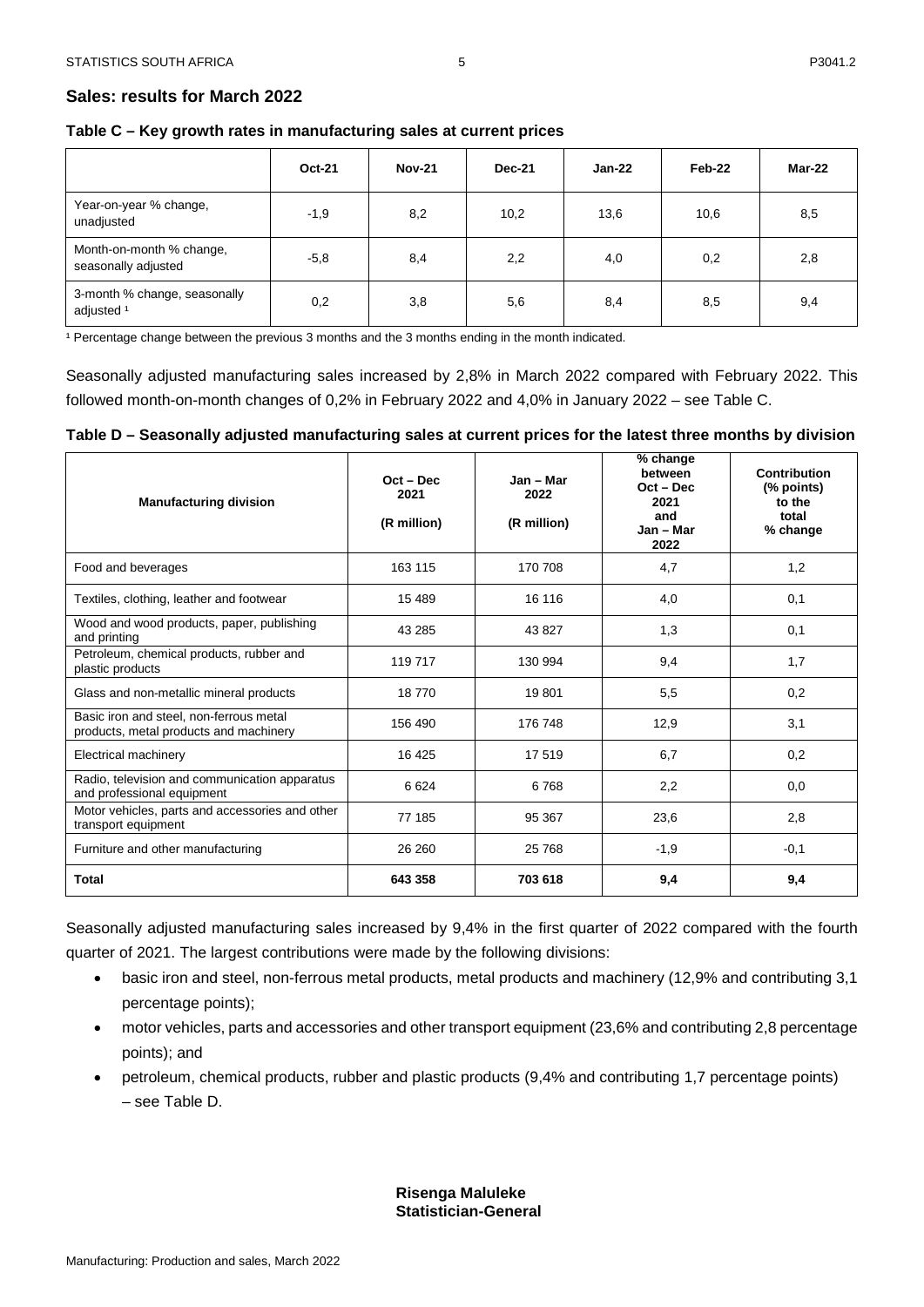# <span id="page-6-1"></span><span id="page-6-0"></span>**Table 1 – Index of the volume of manufacturing production (Base: 2015=100)**

| Month        | 2016  | 2017  | 2018  | 2019  | 2020  | 2021  | 20221 |
|--------------|-------|-------|-------|-------|-------|-------|-------|
| Jan          | 84,7  | 85,6  | 87,0  | 87,8  | 85,6  | 80,5  | 82,9  |
| Feb          | 98,1  | 94,2  | 94,4  | 94,4  | 92,0  | 89,4  | 90,0  |
| Mar          | 101,4 | 101,4 | 98,8  | 100,9 | 94,3  | 99,2  | 98,4  |
| Apr          | 95,4  | 90,4  | 91,8  | 95,9  | 45,4  | 91,6  |       |
| May          | 101,1 | 100,0 | 101,7 | 102,3 | 67,0  | 92,5  |       |
| Jun          | 103,9 | 101,4 | 101,8 | 97,8  | 84,0  | 94,0  |       |
| Jul          | 102,1 | 100,5 | 103,1 | 101,8 | 91,4  | 87,0  |       |
| Aug          | 103,6 | 104,9 | 106,5 | 105,1 | 92,8  | 94,8  |       |
| Sep          | 107,7 | 105,3 | 104,8 | 102,3 | 99,2  | 99,8  |       |
| Oct          | 107,5 | 109,7 | 113,2 | 112,5 | 106,8 | 97,4  |       |
| Nov          | 112,0 | 113,8 | 115,1 | 110,8 | 104,7 | 104,6 |       |
| Dec          | 91,0  | 93,1  | 93,6  | 86,8  | 87,5  | 87,2  |       |
| <b>Total</b> | 100,7 | 100,0 | 101,0 | 99,9  | 87,6  | 93,2  |       |

<span id="page-6-2"></span><sup>1</sup> The latest three months are preliminary.

# **Table 2 – Year-on-year percentage change in the volume of manufacturing production**

| <b>Month</b> | 2017   | 2018   | 2019   | 2020    | 2021   | 2022   | 2022<br>year-to-date |
|--------------|--------|--------|--------|---------|--------|--------|----------------------|
| Jan          | 1,1    | 1,6    | 0,9    | $-2,5$  | $-6,0$ | 3,0    | 3,0                  |
| Feb          | $-4,0$ | 0,2    | 0,0    | $-2,5$  | $-2,8$ | 0,7    | 1,8                  |
| Mar          | 0,0    | $-2,6$ | 2,1    | $-6,5$  | 5,2    | $-0,8$ | 0,8                  |
| Apr          | $-5,2$ | 1,5    | 4,5    | $-52,7$ | 101,8  |        |                      |
| May          | $-1,1$ | 1,7    | 0,6    | $-34,5$ | 38,1   |        |                      |
| Jun          | $-2,4$ | 0,4    | $-3,9$ | $-14,1$ | 11,9   |        |                      |
| Jul          | $-1,6$ | 2,6    | $-1,3$ | $-10,2$ | $-4,8$ |        |                      |
| Aug          | 1,3    | 1,5    | $-1,3$ | $-11,7$ | 2,2    |        |                      |
| Sep          | $-2,2$ | $-0,5$ | $-2,4$ | $-3,0$  | 0,6    |        |                      |
| Oct          | 2,0    | 3,2    | $-0,6$ | $-5,1$  | $-8,8$ |        |                      |
| Nov          | 1,6    | 1,1    | $-3,7$ | $-5,5$  | $-0,1$ |        |                      |
| Dec          | 2,3    | 0,5    | $-7,3$ | 0,8     | $-0,3$ |        |                      |
| <b>Total</b> | $-0,7$ | 1,0    | $-1,1$ | $-12,3$ | 6,4    |        |                      |

#### <span id="page-6-3"></span>**Table 3 – Seasonally adjusted volume of manufacturing production**

| Month |       | Index (Base: 2015=100) |      |      |        | Month-on-month % change |        |        |  |
|-------|-------|------------------------|------|------|--------|-------------------------|--------|--------|--|
|       | 2019  | 2020                   | 2021 | 2022 | 2019   | 2020                    | 2021   | 2022   |  |
| Jan   | 100,6 | 97,6                   | 94,1 | 97,4 | $-2,7$ | 3,1                     | $-2,0$ | 2,6    |  |
| Feb   | 100,8 | 97,7                   | 95,4 | 95,9 | 0,2    | 0,1                     | 1,4    | $-1,5$ |  |
| Mar   | 100,5 | 94,0                   | 98,0 | 96,5 | $-0,3$ | $-3.8$                  | 2,7    | 0,6    |  |
| Apr   | 103,3 | 48,2                   | 97,1 |      | 2,8    | $-48,7$                 | $-0,9$ |        |  |
| May   | 101,8 | 67,4                   | 93,1 |      | $-1,5$ | 39,8                    | $-4,1$ |        |  |
| Jun   | 98,0  | 83,8                   | 93,1 |      | $-3,7$ | 24,3                    | 0,0    |        |  |
| Jul   | 99,1  | 88,4                   | 85,0 |      | 1,1    | 5,5                     | $-8,7$ |        |  |
| Aug   | 100,2 | 89,5                   | 91,2 |      | 1,1    | 1,2                     | 7,3    |        |  |
| Sep   | 98,3  | 94,3                   | 94,6 |      | $-1,9$ | 5,4                     | 3,7    |        |  |
| Oct   | 100,8 | 96,1                   | 88,4 |      | 2,5    | 1,9                     | $-6,6$ |        |  |
| Nov   | 99,2  | 94,4                   | 93,7 |      | $-1,6$ | $-1,8$                  | 6,0    |        |  |
| Dec   | 94,7  | 96,0                   | 94,9 |      | $-4,5$ | 1,7                     | 1,3    |        |  |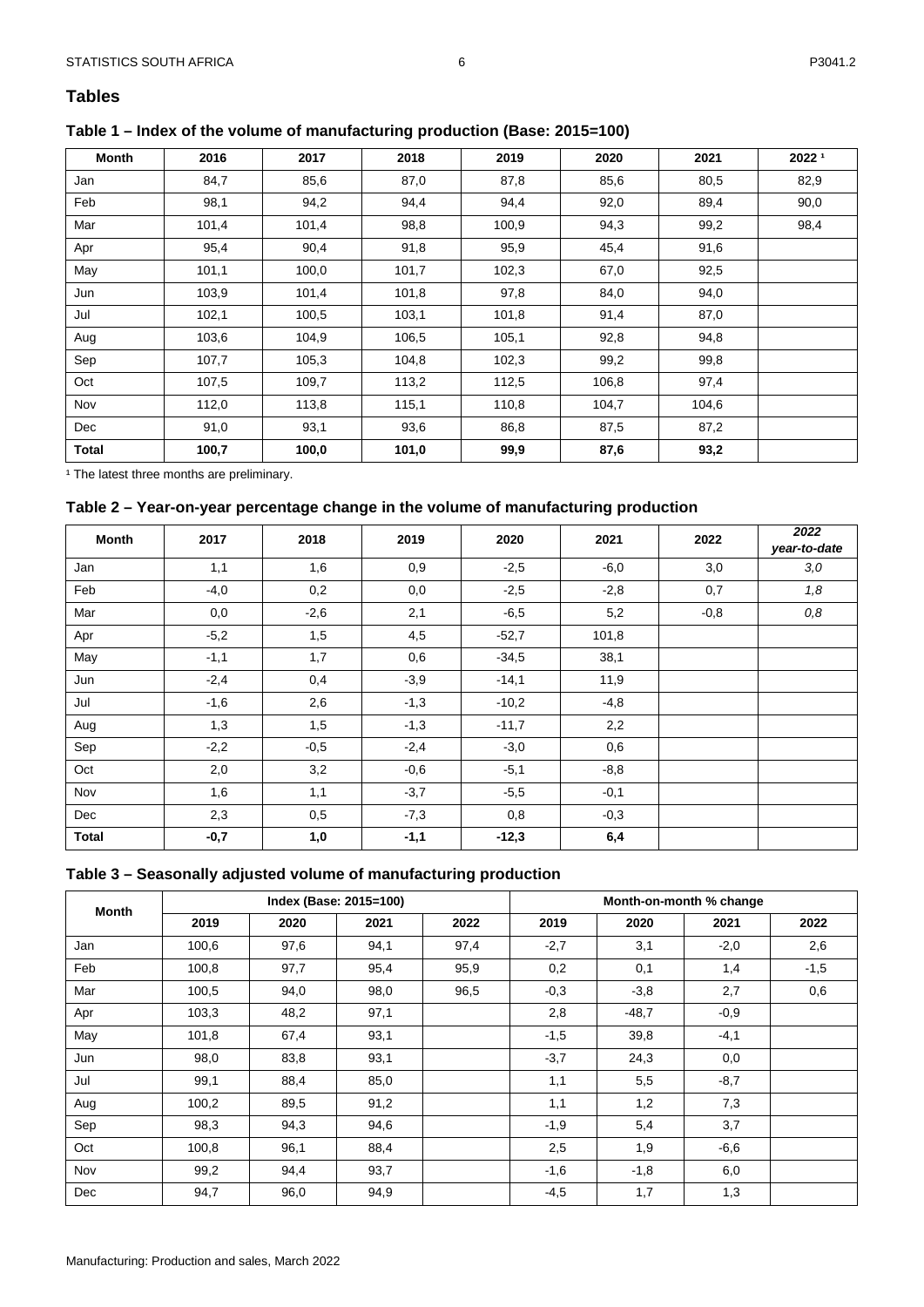# <span id="page-7-0"></span>**Table 4 – Index of the volume of manufacturing production by division and major group (Base: 2015=100)**

| Manufacturing division and major group                               | Weights | <b>Oct-21</b> | <b>Nov-21</b> | <b>Dec-21</b> | $1$ Jan-22 | <sup>1</sup> Feb-22 | <sup>1</sup> Mar-22 |
|----------------------------------------------------------------------|---------|---------------|---------------|---------------|------------|---------------------|---------------------|
| <b>Food and beverages</b>                                            | 20,18   | 121,2         | 125,6         | 122,1         | 99,2       | 104,9               | 112,8               |
| Meat, fish, fruit, etc.                                              | 2,95    | 108,7         | 116,7         | 120,2         | 95,0       | 102,6               | 108,8               |
| Dairy products                                                       | 1,34    | 125,0         | 121,6         | 110,7         | 101,1      | 93,2                | 111,2               |
| Grain mill products                                                  | 1,69    | 102,0         | 113,5         | 101,8         | 97,3       | 94,0                | 101,9               |
| Other food products                                                  | 7,76    | 116,0         | 114,0         | 100,5         | 93,1       | 95,4                | 94,0                |
| <b>Beverages</b>                                                     | 6,44    | 137,5         | 147,6         | 156,6         | 108,5      | 122,7               | 140,6               |
| Textiles, clothing, leather and footwear                             | 4,38    | 100,2         | 104,5         | 70,1          | 60,4       | 85,9                | 90,2                |
| <b>Textiles</b>                                                      | 1,10    | 132,0         | 130,2         | 73,0          | 83,8       | 114,0               | 119,1               |
| Other textile products                                               | 0,65    | 100,2         | 102,1         | 68,4          | 55,9       | 85,5                | 91,1                |
| Knitted, crocheted articles                                          | 0,06    | 79,2          | 74,9          | 50,6          | 46,2       | 70,5                | 67,8                |
| Wearing apparel                                                      | 2,04    | 86,6          | 96,4          | 68,8          | 49,9       | 76,0                | 79,6                |
| Leather and leather products                                         | 0,28    | 68,1          | 57,5          | 46,2          | 51,5       | 60,3                | 60,9                |
| Footwear                                                             | 0,25    | 112,4         | 124,3         | 103,6         | 67,7       | 75,9                | 86,0                |
| Wood and wood products, paper, publishing                            | 10,77   | 95,8          | 104,3         | 84,2          | 78,7       | 77,0                | 83,9                |
| and printing                                                         |         |               |               |               |            |                     |                     |
| Sawmilling and planing of wood                                       | 0,93    | 84,6          | 96,9          | 70,7          | 77,3       | 83,9                | 83,2                |
| Products of wood                                                     | 0,87    | 117,7         | 116,0         | 89,2          | 90,7       | 97,8                | 96,6                |
| Paper and paper products                                             | 5,39    | 97,5          | 108,5         | 96,1          | 87,5       | 82,1                | 94,2                |
| Publishing                                                           | 2,24    | 83,3          | 76,8          | 63,2          | 59,7       | 56,9                | 53,9                |
| Printing, recorded media<br>Petroleum, chemical products, rubber and | 1,34    | 103,0         | 131,2         | 77,3          | 68,5       | 72,1                | 85,2                |
| plastic products                                                     | 25,38   | 84,6          | 83,0          | 77,6          | 75,8       | 75,1                | 86,1                |
| Coke, petroleum products and nuclear fuel                            | 12,02   | 69,4          | 66,0          | 72,2          | 69,3       | 62,4                | 71,7                |
| <b>Basic chemicals</b>                                               | 3,69    | 92,3          | 92,2          | 83,8          | 88,0       | 79,8                | 99,1                |
| Other chemical products                                              | 6,54    | 96,8          | 95,6          | 84,2          | 74,5       | 86,7                | 96,6                |
| Rubber products                                                      | 0,84    | 101,1         | 92,4          | 46,4          | 100,2      | 87,4                | 93,4                |
| Plastic products                                                     | 2,29    | 111,3         | 117,9         | 88,8          | 85,5       | 96,4                | 107,9               |
| Glass and non-metallic mineral products                              | 3,42    | 101,6         | 103,5         | 78,2          | 72,8       | 84,9                | 96,8                |
| Glass and glass products                                             | 0,51    | 116,3         | 123,9         | 110,4         | 100,8      | 109,0               | 110,4               |
| Non-metallic mineral products                                        | 2,91    | 99,1          | 100,0         | 72,6          | 67,9       | 80,7                | 94,4                |
| Basic iron and steel, non-ferrous metal                              | 19,47   | 89,4          | 106,3         | 83,4          | 83,7       | 95,4                | 104,0               |
| products, metal products and machinery                               |         |               |               |               |            |                     |                     |
| Basic iron and steel products                                        | 2,82    | 102,4         | 107,5         | 90,2          | 102,5      | 103,1               | 97,1                |
| Non-ferrous metal products                                           | 3,26    | 74,3          | 93,4          | 92,3          | 86,2       | 90,8                | 102,4               |
| Structural metal products                                            | 1,98    | 79,8          | 94,8          | 60,3          | 57,3       | 79,9                | 94,2                |
| Other fabricated metal products                                      | 3,35    | 90,1          | 123,9         | 71,9          | 90,1       | 102,8               | 112,7               |
| General purpose machinery                                            | 3,46    | 89,9          | 102,9         | 93,2          | 77,3       | 91,7                | 101,2               |
| Special purpose machinery                                            | 3,87    | 96,1          | 111,0         | 84,4          | 80,5       | 98,5                | 111,1               |
| Household appliances<br><b>Electrical machinery</b>                  | 0,73    | 90,8          | 101,9         | 81,8          | 89,6       | 96,1<br>89,5        | 100,9               |
| Radio, television and communication                                  | 2,31    | 85,9          | 97,7          | 74,1          | 74,2       |                     | 91,9                |
| apparatus and professional equipment                                 | 1,21    | 91,9          | 94,3          | 77,7          | 68,7       | 81,4                | 91,8                |
| Radio, television and communication<br>apparatus                     | 0,13    | 116,9         | 117,4         | 120,8         | 60,4       | 87,8                | 86,5                |
| Professional equipment                                               | 1,08    | 88,8          | 91,5          | 72,5          | 69,7       | 80,6                | 92,4                |
| Motor vehicles, parts and accessories and                            |         |               |               |               |            |                     |                     |
| other transport equipment                                            | 8,66    | 98,3          | 115,3         | 58,4          | 90,7       | 106,4               | 115,4               |
| Motor vehicles                                                       | 2,65    | 88,4          | 108,1         | 48,8          | 84,3       | 113,5               | 119,1               |
| Bodies for motor vehicles, trailers and semi-<br>trailers            | 0,71    | 120,9         | 136,4         | 76,0          | 90,1       | 105,0               | 131,1               |
| Parts and accessories                                                | 3,93    | 108,0         | 124,8         | 56,8          | 105,1      | 113,7               | 118,3               |
| Other transport equipment                                            | 1,37    | 78,0          | 90,7          | 72,2          | 61,8       | 72,4                | 91,9                |
| Furniture and other manufacturing                                    | 4,21    | 100,8         | 112,9         | 96,3          | 78,3       | 94,4                | 94,7                |
| Furniture                                                            | 0,86    | 91,9          | 104,6         | 85,2          | 62,9       | 70,5                | 74,8                |
| Other manufacturing groups                                           | 3,35    | 103,1         | 115,1         | 99,2          | 82,3       | 100,5               | 99,9                |
| <b>Total</b>                                                         | 100     | 97,4          | 104,6         | 87,2          | 82,9       | 90,0                | 98,4                |

<sup>1</sup> The latest three months are preliminary.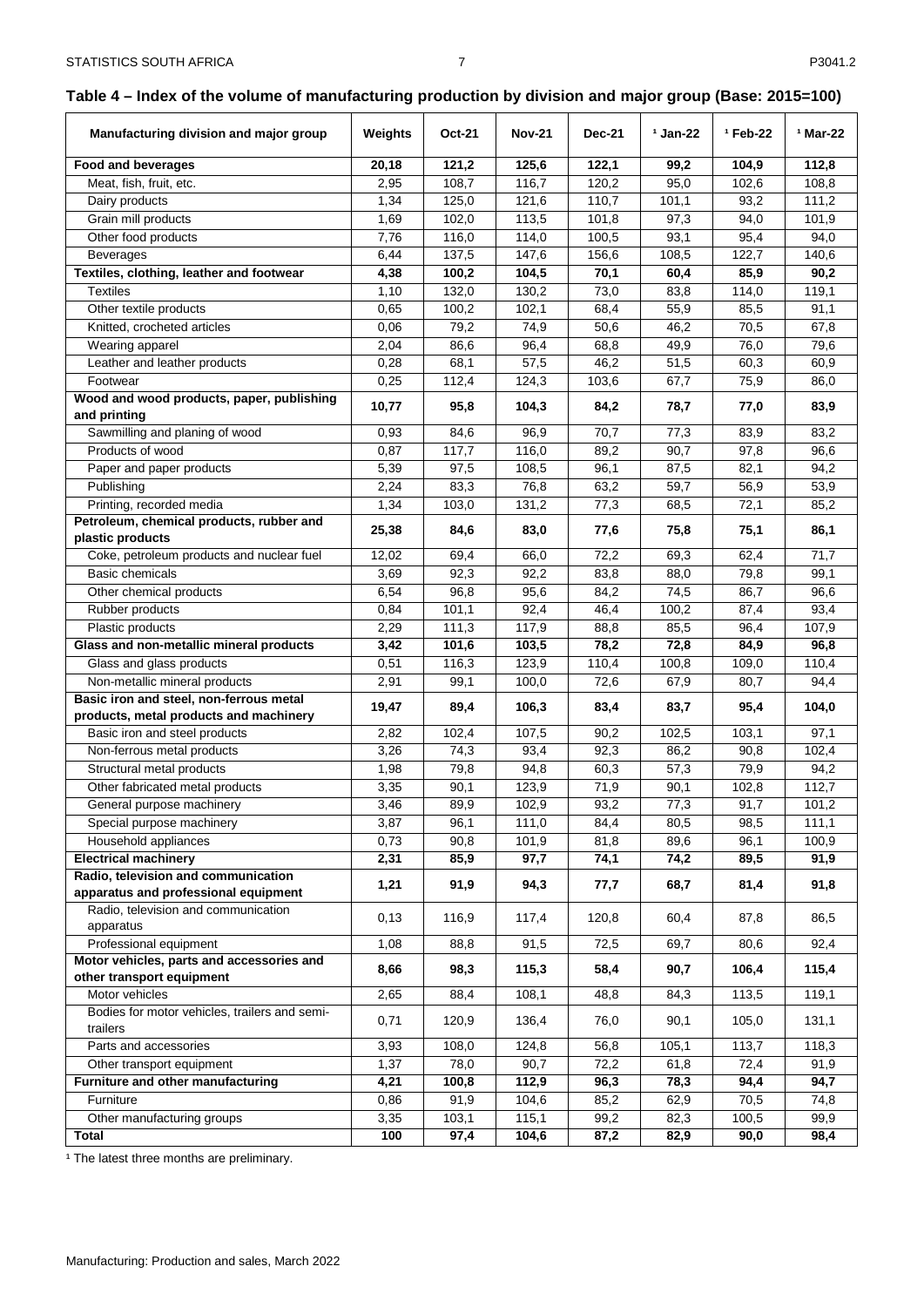8

<span id="page-8-0"></span>

| Manufacturing division and major group                                 | <b>Oct-21</b> | <b>Nov-21</b> | <b>Dec-21</b> | <b>Jan-22</b> | Feb-22       | Mar-22  |
|------------------------------------------------------------------------|---------------|---------------|---------------|---------------|--------------|---------|
| Food and beverages                                                     | -4,4          | 1,4           | $-0,2$        | 12,5          | 5,6          | $-2,6$  |
| Meat, fish, fruit, etc.                                                | $-5,7$        | 7,7           | 6,0           | 2,0           | 4,6          | 1,7     |
| Dairy products                                                         | 1,5           | $-3,6$        | $-16,1$       | $-8,5$        | $-7,8$       | $-8,0$  |
| Grain mill products                                                    | 1,6           | 11,3          | 5,8           | 16,4          | 7,4          | 7,0     |
| Other food products                                                    | $-12.7$       | $-14,9$       | $-9,5$        | $-8,2$        | 3,2          | $-12,0$ |
| Beverages                                                              | 3,9           | 18,8          | 8,1           | 63,2          | 10,5         | 4,1     |
| Textiles, clothing, leather and footwear                               | 4,5           | 11,4          | 3,1           | 2,4           | 8,5          | 6,1     |
| <b>Textiles</b>                                                        | 23,6          | 11,7          | $-2,9$        | $-2,6$        | 8,8          | $-1,8$  |
| Other textile products                                                 | 4,4           | 11,7          | 14,4          | $-9,8$        | 7,0          | 11,6    |
| Knitted, crocheted articles                                            | 6,5           | 7,0           | $-12,2$       | $-7,0$        | 12,6         | 0,3     |
| Wearing apparel                                                        | $-4,7$        | 14,5          | 7,2           | 17,4          | 13,3         | 18,1    |
| Leather and leather products                                           | $-11,1$       | $-15,2$       | $-28,0$       | $-14,3$       | $-0,8$       | $-16,9$ |
| Footwear                                                               | $-3,4$        | 9,8           | 9,1           | 0,0           | $-14,0$      | $-9,9$  |
| Wood and wood products, paper,<br>publishing and printing              | 4,6           | 6,2           | 4,9           | 7,2           | $-5,4$       | $-3,3$  |
| Sawmilling and planing of wood                                         | $-16,2$       | 5,3           | 19,6          | $-1,8$        | 0,1          | $-13,3$ |
| Products of wood                                                       | $-4,8$        | 2,8           | 8,0           | 4,3           | 1,6          | $-5,7$  |
| Paper and paper products                                               | 9,4           | 13,4          | 11,2          | 9,8           | $-5,3$       | 1,4     |
| Publishing                                                             | 9,9           | $-12,2$       | $-12,5$       | 14,1          | $-10,8$      | $-15,8$ |
| Printing, recorded media                                               | 2,5           | 8,7           | $-6,2$        | $-3,4$        | $-7,9$       | 1,9     |
| Petroleum, chemical products, rubber and<br>plastic products           | $-15,0$       | $-12,7$       | $-3,0$        | $-4,2$        | $-3,8$       | 4,1     |
| Coke, petroleum products and nuclear fuel                              | $-18,7$       | $-11,6$       | 5,4           | 4,1           | 3,1          | 13,1    |
| Basic chemicals                                                        | $-23,0$       | $-21,7$       | $-16,5$       | $-12,9$       | $-11,4$      | 2,6     |
| Other chemical products                                                | $-6,6$        | $-9,9$        | $-8,4$        | $-14,3$       | $-7,8$       | $-3,4$  |
| Rubber products                                                        | $-1,7$        | $-16,8$       | 8,7           | 12,2          | $-17,2$      | $-14,2$ |
| Plastic products                                                       | $-13,1$       | $-8,3$        | 2,0           | 2,8           | 0,5          | 5,4     |
| Glass and non-metallic mineral products                                | $-6,4$        | $-0,2$        | 5,7           | $-5,1$        | $-0,9$       | $-0,6$  |
| Glass and glass products                                               | $-11,3$       | $-8,7$        | 6,4           | $-6,8$        | 4,4          | $-1,4$  |
| Non-metallic mineral products                                          | $-5,3$        | 1,9           | 5,5           | $-4,8$        | $-2,2$       | $-0,5$  |
| Basic iron and steel, non-ferrous metal                                | $-14,6$       | 6,0           | $-1,8$        | 2,1           | 3,9          | $-1,3$  |
| products, metal products and machinery                                 |               |               |               |               |              |         |
| Basic iron and steel products                                          | 4,9           | 28,1          | 8,7           | 10,1          | 22,3         | $-6,0$  |
| Non-ferrous metal products                                             | $-29,2$       | 1,9           | $-0,9$        | $-5,3$        | $-1,6$       | 1,0     |
| Structural metal products                                              | $-13,9$       | $-2,6$        | $-6,4$        | $-6,8$        | $-2,2$       | 7,0     |
| Other fabricated metal products                                        | $-27,2$       | 10,2          | $-8,2$        | 1,2           | 7,8          | 0,6     |
| General purpose machinery                                              | $-11,1$       | $-4,8$        | 6,5           | 14,0          | $_{\rm 0,8}$ | 5,3     |
| Special purpose machinery                                              | $-5,9$        | 10,4          | $-11,0$       | 0,0           | $-1,3$       | $-10,4$ |
| Household appliances                                                   | $-15,1$       | $-13,4$       | 7,3           | $-8,3$        | 6,2          | 8,4     |
| <b>Electrical machinery</b><br>Radio, television and communication     | $-1,0$        | 13,9          | 21,9          | 10,4          | 16,4         | 12,1    |
| apparatus and professional equipment                                   | 3,8           | 0,2           | $-9,4$        | 11,5          | 15,5         | 3,8     |
| Radio, television and communication<br>apparatus                       | 10,9          | 3,9           | 17,3          | $-1,5$        | 12,1         | $-5,0$  |
| Professional equipment                                                 | 2,8           | $-0,3$        | $-13,4$       | 13,1          | 15,8         | 4,9     |
| Motor vehicles, parts and accessories and<br>other transport equipment | $-13,8$       | 0,9           | $-8,0$        | $-2,2$        | $-7,1$       | $-11,3$ |
| Motor vehicles                                                         | $-20,2$       | $-1,2$        | 18,7          | 10,1          | 10,4         | 6,7     |
| Bodies for motor vehicles, trailers and semi-<br>trailers              | $-9,8$        | $-10,3$       | $-4,0$        | 5,5           | $-11,1$      | 10,3    |
| Parts and accessories                                                  | $-14,4$       | 0,5           | $-23,5$       | $-9,7$        | $-17,8$      | $-26,3$ |
| Other transport equipment                                              | 4,7           | 20,1          | 6,2           | 4,2           | 8,7          | 9,1     |
| Furniture and other manufacturing                                      | $-12,0$       | -0,3          | 4,0           | 3,6           | 1,0          | 7,7     |
| Furniture                                                              | $-4,7$        | 4,8           | 28,5          | 12,9          | 4,9          | 9,4     |
| Other manufacturing groups                                             | $-13,5$       | $-1,3$        | $-0,2$        | 2,0           | 0,1          | 7,5     |
| Total                                                                  | $-8,8$        | $-0,1$        | $-0,3$        | 3,0           | 0,7          | $-0,8$  |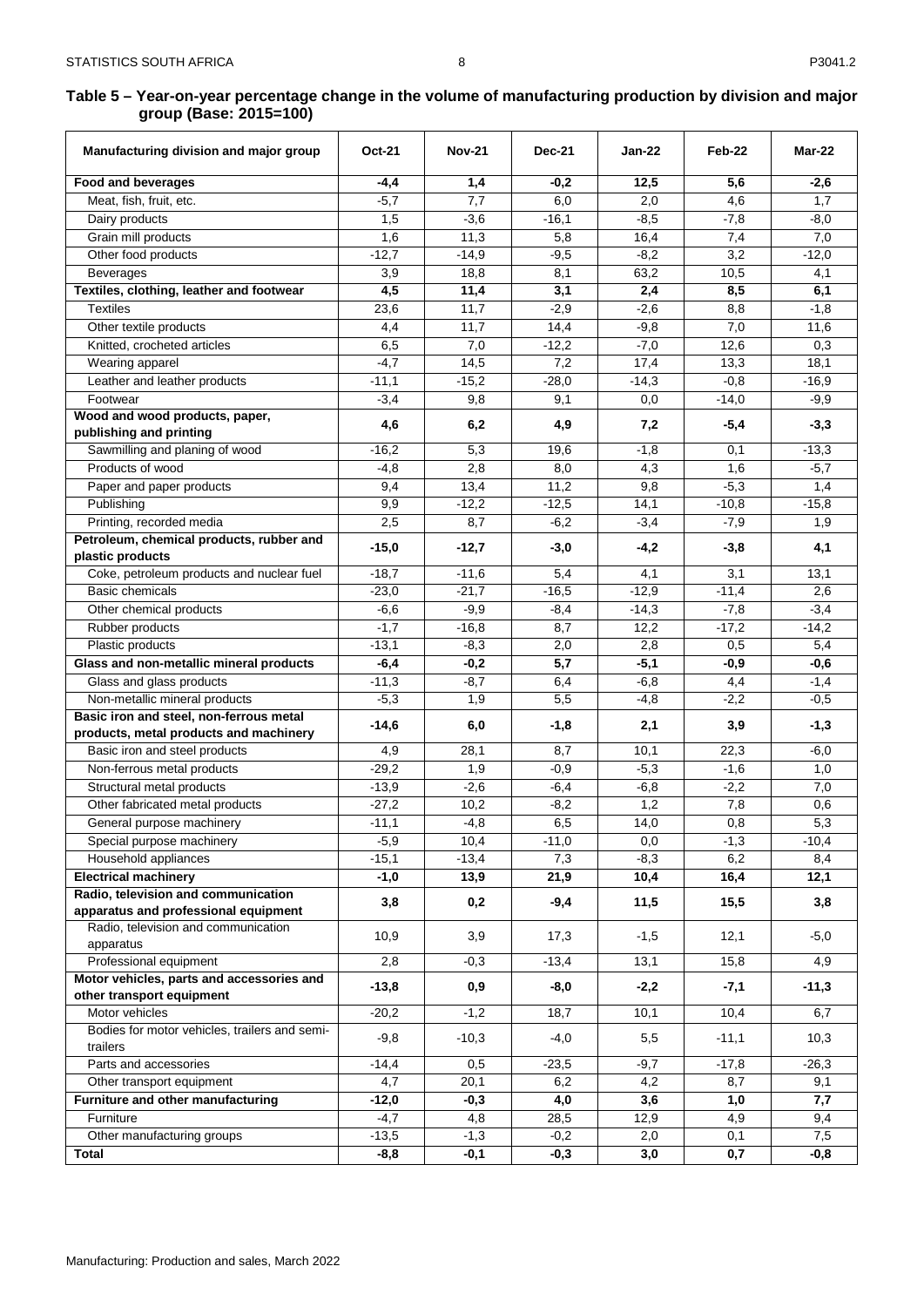<span id="page-9-0"></span>

| Manufacturing division and major group                             | Weights | <b>Oct-21</b> | <b>Nov-21</b> | <b>Dec-21</b> | Jan-22 | Feb-22 | Mar-22 |
|--------------------------------------------------------------------|---------|---------------|---------------|---------------|--------|--------|--------|
| <b>Food and beverages</b>                                          | 20,18   | $-1,1$        | 0,3           | 0,0           | 2,8    | 1,3    | $-0,6$ |
| Meat, fish, fruit, etc.                                            | 2,95    | $-0,2$        | 0,2           | 0,2           | 0,1    | 0,1    | 0,1    |
| Dairy products                                                     | 1,34    | 0,0           | $-0,1$        | $-0,3$        | $-0,2$ | $-0,1$ | $-0,1$ |
| Grain mill products                                                | 1,69    | 0,0           | 0,2           | 0,1           | 0,3    | 0,1    | 0,1    |
| Other food products                                                | 7,76    | $-1,2$        | $-1,5$        | $-0,9$        | $-0,8$ | 0,3    | $-1,0$ |
| <b>Beverages</b>                                                   | 6,44    | 0,3           | 1,4           | 0,9           | 3,4    | 0,8    | 0,4    |
| Textiles, clothing, leather and footwear                           | 4,38    | 0,2           | 0,4           | 0,1           | 0,1    | 0,3    | 0,2    |
| <b>Textiles</b>                                                    | 1,10    | 0,3           | 0,1           | 0,0           | 0,0    | 0,1    | 0,0    |
| Other textile products                                             | 0,65    | 0,0           | 0,1           | 0,1           | 0,0    | 0,0    | 0,1    |
| Knitted, crocheted articles                                        | 0,06    | 0,0           | 0,0           | 0,0           | 0,0    | 0,0    | 0,0    |
| Wearing apparel                                                    | 2,04    | $-0,1$        | 0,2           | 0,1           | 0,2    | 0,2    | 0,3    |
| Leather and leather products                                       | 0,28    | 0,0           | 0,0           | $-0,1$        | 0,0    | 0,0    | 0,0    |
| Footwear                                                           | 0,25    | 0,0           | 0,0           | 0,0           | 0,0    | 0,0    | 0,0    |
| Wood and wood products, paper,                                     | 10,77   | 0,4           | 0,6           | 0,5           | 0,7    | $-0,5$ | $-0,3$ |
| publishing and printing                                            | 0.93    | $-0,1$        | 0,0           | 0,1           | 0,0    | 0,0    | $-0,1$ |
| Sawmilling and planing of wood<br>Products of wood                 | 0,87    | 0,0           | 0,0           | 0,1           | 0,0    | 0,0    | $-0,1$ |
| Paper and paper products                                           | 5,39    | 0,4           | 0,7           | 0,6           | 0,5    | $-0,3$ | 0,1    |
| Publishing                                                         | 2,24    | 0,2           | $-0,2$        | $-0,2$        | 0,2    | $-0,2$ | $-0,2$ |
| Printing, recorded media                                           | 1,34    | 0,0           | 0,1           | $-0,1$        | 0,0    | $-0,1$ | 0,0    |
| Petroleum, chemical products, rubber and                           |         |               |               |               |        |        |        |
| plastic products                                                   | 25,38   | $-3,5$        | $-2,9$        | -0,7          | $-1,0$ | -0,9   | 0,9    |
| Coke, petroleum products and nuclear fuel                          | 12,02   | $-1,8$        | $-1,0$        | 0,5           | 0,4    | 0,3    | 1,0    |
| Basic chemicals                                                    | 3,69    | $-1,0$        | $-0,9$        | $-0,7$        | $-0,6$ | $-0,4$ | 0,1    |
| Other chemical products                                            | 6,54    | $-0,4$        | $-0,7$        | $-0.6$        | $-1,0$ | $-0,5$ | $-0,2$ |
| Rubber products                                                    | 0,84    | 0,0           | $-0,2$        | 0,0           | 0,1    | $-0,2$ | $-0,1$ |
| Plastic products                                                   | 2,29    | $-0,4$        | $-0,2$        | 0,0           | 0,1    | 0,0    | 0,1    |
| Glass and non-metallic mineral products                            | 3,42    | $-0,2$        | 0,0           | 0,2           | $-0,2$ | 0,0    | 0,0    |
| Glass and glass products                                           | 0,51    | $-0,1$        | $-0,1$        | 0,0           | 0,0    | 0,0    | 0,0    |
| Non-metallic mineral products                                      | 2,91    | $-0,1$        | 0,1           | 0,1           | $-0,1$ | $-0,1$ | 0,0    |
| Basic iron and steel, non-ferrous metal                            | 19,47   | $-2,8$        | 1,1           | -0,3          | 0,4    | 0,8    | $-0,3$ |
| products, metal products and machinery                             |         |               |               |               |        |        |        |
| Basic iron and steel products                                      | 2,82    | 0,1           | 0,6           | 0,2           | 0,3    | 0,6    | $-0,2$ |
| Non-ferrous metal products                                         | 3,26    | $-0,9$        | 0,1           | 0,0           | $-0,2$ | $-0,1$ | 0,0    |
| Structural metal products                                          | 1,98    | $-0,2$        | 0,0           | $-0,1$        | $-0,1$ | 0,0    | 0,1    |
| Other fabricated metal products                                    | 3,35    | $-1,1$        | 0,4           | $-0,2$        | 0,0    | 0,3    | 0,0    |
| General purpose machinery                                          | 3,46    | $-0,4$        | $-0,2$        | 0,2           | 0,4    | 0,0    | 0,2    |
| Special purpose machinery                                          | 3,87    | $-0,2$        | 0,4           | $-0,5$        | 0,0    | $-0,1$ | $-0,5$ |
| Household appliances                                               | 0,73    | $-0,1$        | $-0,1$        | 0,0           | $-0,1$ | 0,0    | 0,1    |
| <b>Electrical machinery</b><br>Radio, television and communication | 2,31    | 0,0           | 0,3           | 0,4           | 0,2    | 0,3    | 0,2    |
| apparatus and professional equipment                               | 1,21    | 0,0           | 0,0           | $-0,1$        | 0,1    | 0,1    | 0,0    |
| Radio, television and communication                                | 0,13    | 0,0           | 0,0           | 0,0           | 0,0    | 0,0    | 0,0    |
| apparatus<br>Professional equipment                                | 1,08    | 0,0           | 0,0           | $-0,1$        | 0,1    |        | 0,0    |
| Motor vehicles, parts and accessories and                          |         |               |               |               |        | 0,1    |        |
| other transport equipment                                          | 8,66    | $-1,3$        | 0,1           | -0,5          | $-0,2$ | $-0,8$ | $-1,3$ |
| Motor vehicles                                                     | 2,65    | $-0,6$        | 0,0           | 0,2           | 0,3    | 0,3    | 0,2    |
| Bodies for motor vehicles, trailers and<br>semi-trailers           | 0,71    | $-0,1$        | $-0,1$        | 0,0           | 0,0    | $-0,1$ | 0,1    |
| Parts and accessories                                              | 3,93    | $-0,7$        | 0,0           | $-0,8$        | $-0,6$ | $-1,1$ | $-1,7$ |
| Other transport equipment                                          | 1,37    | 0,0           | 0,2           | 0,1           | 0,0    | 0,1    | 0,1    |
| Furniture and other manufacturing                                  | 4,21    | -0,5          | 0,0           | 0,2           | 0,1    | 0,0    | 0,3    |
| Furniture                                                          | 0,86    | 0,0           | 0,0           | 0,2           | 0,1    | 0,0    | 0,1    |
| Other manufacturing groups                                         | 3,35    | $-0,5$        | 0,0           | 0,0           | 0,1    | 0,0    | 0,2    |
| <b>Total</b>                                                       | 100     | $-8,8$        | -0,1          | -0,3          | 3,0    | 0,7    | -0,8   |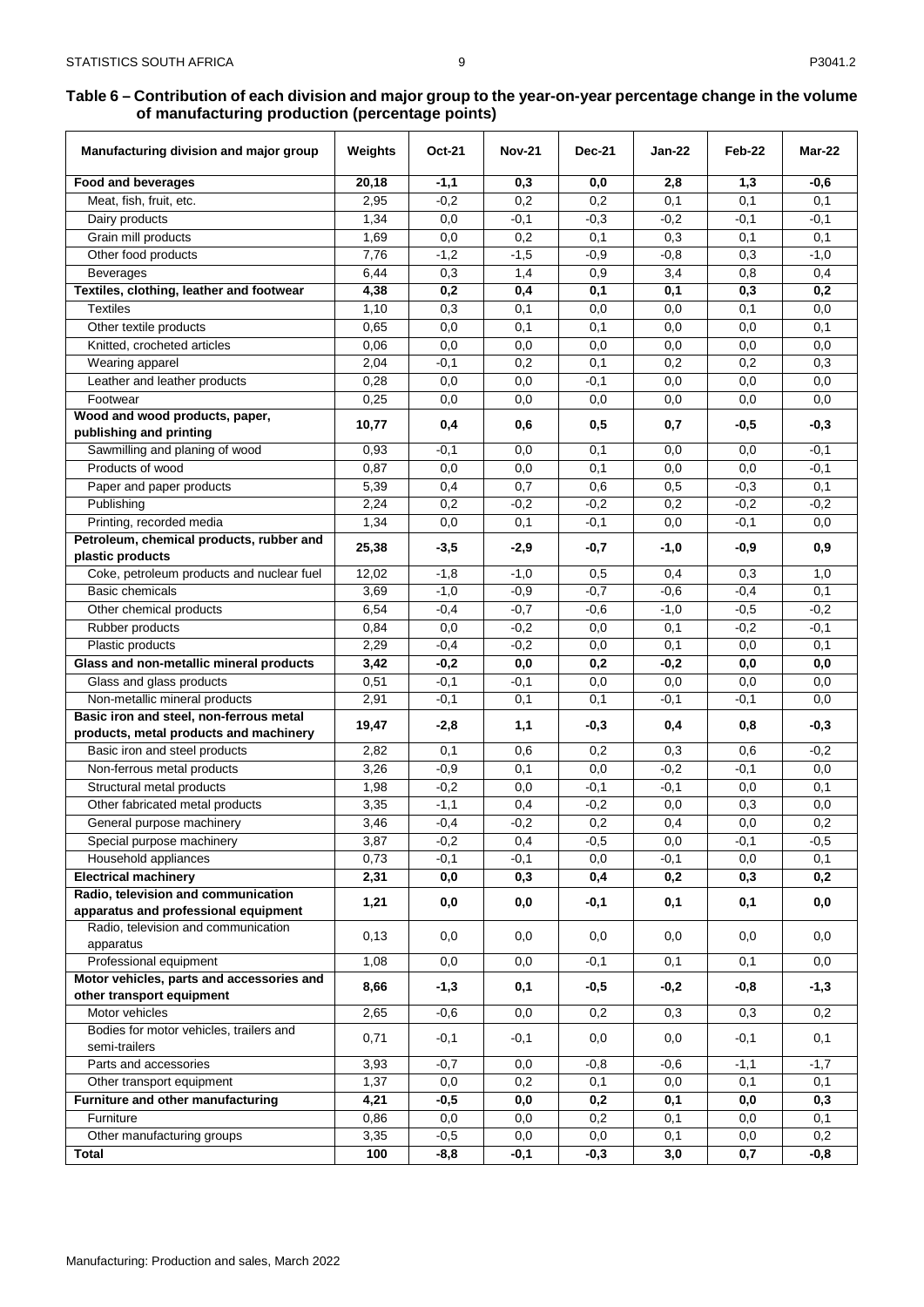10

<span id="page-10-0"></span>

| Manufacturing division and major group                                      | Weights      | <b>Nov-21</b> | <b>Dec-21</b> | Jan-22             | Feb-22         | <b>Mar-22</b>  | Month-on-<br>month |
|-----------------------------------------------------------------------------|--------------|---------------|---------------|--------------------|----------------|----------------|--------------------|
|                                                                             |              |               |               |                    |                |                | % change           |
| Food and beverages                                                          | 20,18        | 111,2         | 112,7         | $\overline{1}18,4$ | 117,7          | 114,9          | $-2,4$             |
| Meat, fish, fruit, etc.                                                     | 2,95         | 107,9         | 109,4         | 108,4              | 108,5          | 105,7          | $-2,6$             |
| Dairy products                                                              | 1,34         | 109,4         | 99,7          | 106,2              | 105,8          | 106,7          | 0,9                |
| Grain mill products                                                         | 1,69         | 101,9         | 100,9         | 107,5              | 101,9          | 100,4          | $-1,5$             |
| Other food products                                                         | 7,76         | 105,3         | 110,8         | 119,6              | 117,1          | 109,1          | $-6,8$             |
| <b>Beverages</b>                                                            | 6,44         | 122,6         | 122,3         | 126,9              | 129,4          | 131,6          | 1,7                |
| Textiles, clothing, leather and footwear                                    | 4,38         | 88,4          | 86,7          | 85,7               | 87,6           | 90,0           | 2,7                |
| <b>Textiles</b>                                                             | 1,10         | 116,0         | 114,6         | 109,1              | 110,4          | 112,6          | 2,0                |
| Other textile products                                                      | 0,65         | 84,8          | 85,1          | 75,2               | 83,5           | 89,5           | 7,2                |
| Knitted, crocheted articles                                                 | 0,06         | 67,9          | 69,1          | 63,5               | 68,9           | 65,0           | $-5,7$             |
| Wearing apparel                                                             | 2,04         | 78,6          | 75,8          | 79,7               | 80,3           | 82,6           | 2,9                |
| Leather and leather products                                                | 0,28         | 56,1          | 50,3          | 57,2               | 60,4           | 59,4           | $-1,7$             |
| Footwear                                                                    | 0,25         | 98,2          | 102,3         | 95,9               | 91,8           | 93,4           | 1,7                |
| Wood and wood products, paper,<br>publishing and printing                   | 10,77        | 90,1          | 88,8          | 89,2               | 82,1           | 84,2           | 2,6                |
| Sawmilling and planing of wood                                              | 0,93         | 90,2          | 90,0          | 88,5               | 87,6           | 78,3           | $-10,6$            |
| Products of wood                                                            | 0,87         | 102,1         | 112,1         | 108,1              | 103.3          | 99,0           | $-4,2$             |
| Paper and paper products                                                    | 5,39         | 98,9          | 97,1          | 96,7               | 86,9           | 92,5           | 6,4                |
| Publishing                                                                  | 2,24         | 62,7          | 62,5          | 66,9               | 60,9           | 59,0           | $-3, 1$            |
| Printing, recorded media                                                    | 1,34         | 92,6          | 83,8          | 83,9               | 80,7           | 87,1           | 7,9                |
| Petroleum, chemical products, rubber and<br>plastic products                | 25,38        | 75,5          | 80,7          | 81,6               | 83,1           | 86,3           | 3,9                |
| Coke, petroleum products and nuclear fuel                                   | 12,02        | 63,2          | 70,2          | 68,7               | 73,5           | 75,5           | 2,7                |
| <b>Basic chemicals</b>                                                      | 3,69         | 84,0          | 89,4          | 89,8               | 90,4           | 97,0           | 7,3                |
| Other chemical products                                                     | 6,54         | 84,9          | 87,3          | 88,7               | 90,3           | 93,6           | 3,7                |
| Rubber products                                                             | 0,84         | 84,7          | 80,8          | 115,0              | 82,4           | 81,9           | $-0,6$             |
| Plastic products                                                            | 2,29         | 96,0          | 103,0         | 103,6              | 102,2          | 106,1          | 3,8                |
| Glass and non-metallic mineral products                                     | 3,42         | 92,0          | 96,8          | 90,6               | 92,2           | 93,1           | 1,0                |
| Glass and glass products                                                    | 0,51         | 106,3         | 115,7         | 108,3              | 115,8          | 114,3          | $-1,3$             |
| Non-metallic mineral products                                               | 2,91         | 89,6          | 93,5          | 87,6               | 88,1           | 89,4           | 1,5                |
| Basic iron and steel, non-ferrous metal                                     |              |               |               |                    |                |                |                    |
| products, metal products and machinery                                      | 19,47        | 99,0          | 96,9          | 99,2               | 98,1           | 97,0           | $-1,1$             |
| Basic iron and steel products                                               | 2,82         | 106,6         | 103,1         | 100,9              | 101,1          | 90,4           | $-10,6$            |
| Non-ferrous metal products                                                  | 3,26         | 93,2          | 95,8          | 93,8               | 95,1           | 97,3           | 2,3                |
| Structural metal products                                                   | 1,98         | 81,4          | 82,1          | 79,1               | 80,8           | 90,9           | 12,5               |
| Other fabricated metal products                                             | 3,35         | 108,6         | 102,4         | 109,2              | 105,7          | 107,2          | 1,4                |
| General purpose machinery                                                   | 3,46         | 91,6          | 102,0         | 104,9              | 97,8           | 101,7          | 4,0                |
| Special purpose machinery                                                   | 3,87         | 107,1         | 91,6          | 101,0              | 101,3          | 91,3           | $-9,9$             |
| Household appliances                                                        | 0,73         | 91,0          | 97,4          | 89,2               | 95,6           | 97,3           | 1,8                |
| <b>Electrical machinery</b>                                                 | 2,31         | 87,6          | 100,9         | 97,4               | 91,6           | 86,5           | $-5,6$             |
| Radio, television and communication<br>apparatus and professional equipment | 1,21         | 81,6          | 77,6          | 86,6               | 88,0           | 83,3           | $-5,3$             |
| Radio, television and communication<br>apparatus                            | 0,13         | 92,3          | 106,4         | 82,1               | 91,2           | 85,8           | $-5,9$             |
| Professional equipment                                                      | 1,08         | 80,3          | 74,1          | 87,2               | 87,6           | 83,0           | $-5,3$             |
| Motor vehicles, parts and accessories and                                   | 8,66         | 104,5         | 97,5          | 111,4              | 105,5          | 105,4          | -0,1               |
| other transport equipment                                                   |              |               |               |                    |                |                |                    |
| Motor vehicles<br>Bodies for motor vehicles, trailers and                   | 2,65<br>0,71 | 96,2<br>114,6 | 97,4<br>118,6 | 112,6<br>121,9     | 111,7<br>109,2 | 111,9<br>130,8 | 0,2<br>19,8        |
| semi-trailers                                                               |              |               |               |                    |                |                |                    |
| Parts and accessories                                                       | 3,93         | 115,3         | 102,0         | 121,3              | 110,9          | 106,2          | $-4,2$             |
| Other transport equipment                                                   | 1,37         | 84,1          | 73,5          | 75,2               | 75,9           | 77,3           | 1,8                |
| Furniture and other manufacturing                                           | 4,21         | 95,3          | 105,9         | 96,3               | 90,5           | 98,9           | 9,3                |
| Furniture                                                                   | 0,86         | 77,8          | 99,2          | 91,8               | 77,0           | 81,2           | 5,5                |
| Other manufacturing groups                                                  | 3,35         | 99,8          | 107,7         | 97,5               | 94,0           | 103,5          | 10,1               |
| Total                                                                       | 100          | 93,7          | 94,9          | 97,4               | 95,9           | 96,5           | 0,6                |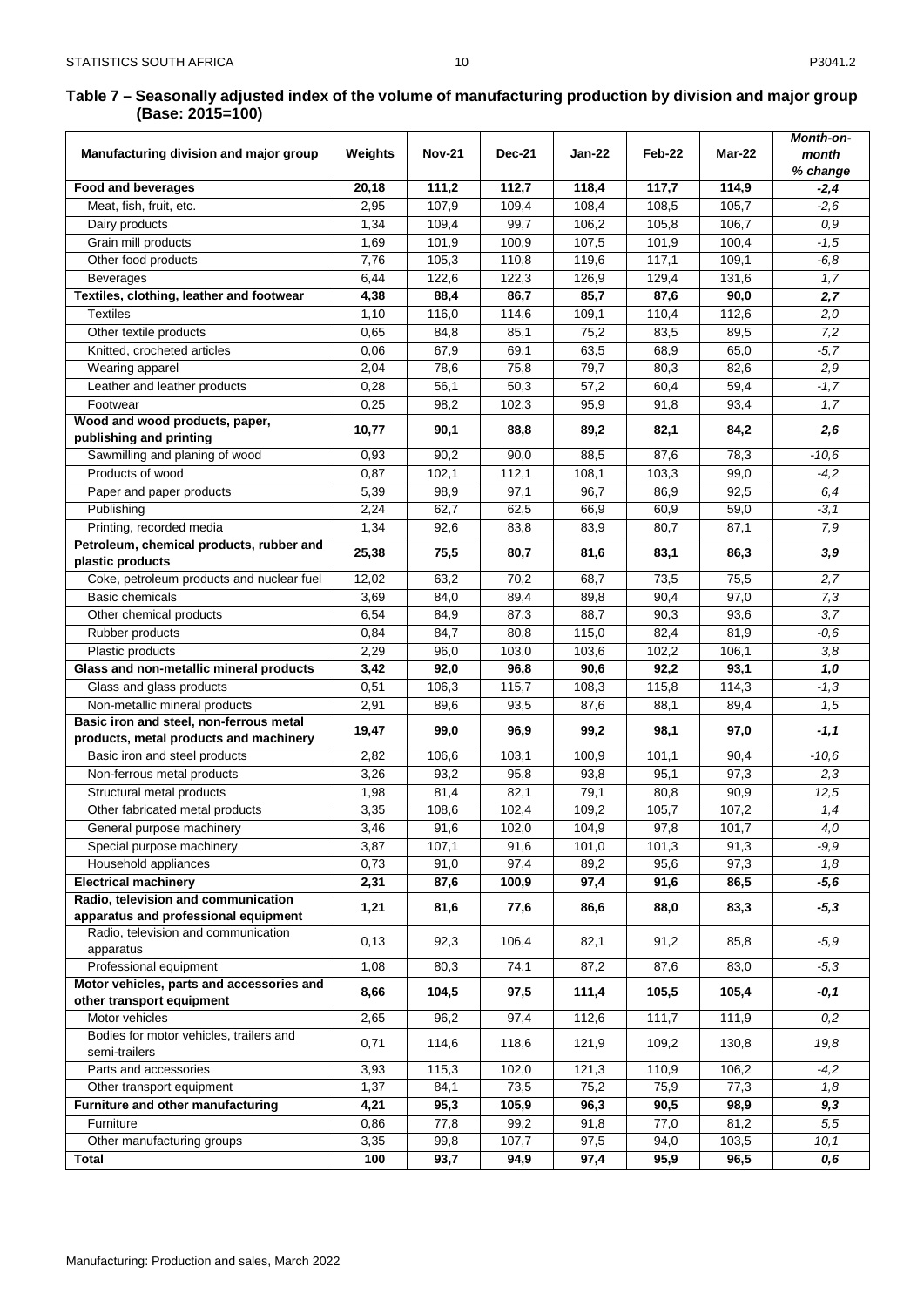<span id="page-11-0"></span>**Table 8 – Manufacturing sales at current prices (R million)**

| Month | 2016      | 2017      | 2018          | 2019          | 2020      | 2021      | 20221   |
|-------|-----------|-----------|---------------|---------------|-----------|-----------|---------|
| Jan   | 139 225   | 149 636   | 156 666       | 172 214       | 171 007   | 171 152   | 194 513 |
| Feb   | 163 356   | 165 487   | 176 719       | 187842        | 192 539   | 198 975   | 220 121 |
| Mar   | 172 593   | 185 940   | 188 124       | 204 507       | 193 836   | 229 933   | 249 371 |
| Apr   | 163 319   | 160 384   | 167 557       | 193 058       | 94 494    | 207 693   |         |
| May   | 176 020   | 182 432   | 195 219       | 203 372       | 140 157   | 213 056   |         |
| Jun   | 180 107   | 186 151   | 195 254       | 202 998       | 170 119   | 219 285   |         |
| Jul   | 173 886   | 177 739   | 197 011       | 206 806       | 183 456   | 190 014   |         |
| Aug   | 180 189   | 189 251   | 204 516       | 215 850       | 189 101   | 210 625   |         |
| Sep   | 187 502   | 191 607   | 208 143       | 208 597       | 204 603   | 222 299   |         |
| Oct   | 186 919   | 200 251   | 224 904       | 226 883       | 224 572   | 220 266   |         |
| Nov   | 199 033   | 217 252   | 229 912       | 224 760       | 228 294   | 247 072   |         |
| Dec   | 165 055   | 175 645   | 184 356       | 178 414       | 188 434   | 207 590   |         |
| Total | 2 087 204 | 2 181 775 | 2 3 2 8 3 8 1 | 2 4 2 5 3 0 1 | 2 180 612 | 2 537 960 |         |

<sup>1</sup> The latest three months are preliminary.

#### <span id="page-11-1"></span>**Table 9 – Year-on-year percentage change in manufacturing sales at current prices**

| <b>Month</b> | 2017<br>2018 |      |        | 2019<br>2020 | 2021   | 2022 | 2022         |
|--------------|--------------|------|--------|--------------|--------|------|--------------|
|              |              |      |        |              |        |      | year-to-date |
| Jan          | 7,5          | 4,7  | 9,9    | $-0,7$       | 0,1    | 13,6 | 13,6         |
| Feb          | 1,3          | 6,8  | 6,3    | 2,5          | 3,3    | 10,6 | 12,0         |
| Mar          | 7,7          | 1,2  | 8,7    | $-5,2$       | 18,6   | 8,5  | 10, 7        |
| Apr          | $-1,8$       | 4,5  | 15,2   | $-51,1$      | 119,8  |      |              |
| May          | 3,6          | 7,0  | 4,2    | $-31,1$      | 52,0   |      |              |
| Jun          | 3,4          | 4,9  | 4,0    | $-16,2$      | 28,9   |      |              |
| Jul          | 2,2          | 10,8 | 5,0    | $-11,3$      | 3,6    |      |              |
| Aug          | 5,0          | 8,1  | 5,5    | $-12,4$      | 11,4   |      |              |
| Sep          | 2,2          | 8,6  | 0,2    | $-1,9$       | 8,6    |      |              |
| Oct          | 7,1          | 12,3 | 0,9    | $-1,0$       | $-1,9$ |      |              |
| Nov          | 9,2          | 5,8  | $-2,2$ | 1,6          | 8,2    |      |              |
| Dec          | 6,4          | 5,0  | $-3,2$ | 5,6          | 10,2   |      |              |
| <b>Total</b> | 4,5          | 6,7  | 4,2    | $-10,1$      | 16,4   |      |              |

# <span id="page-11-2"></span>**Table 10 – Seasonally adjusted manufacturing sales at current prices**

| <b>Month</b> | R million |         |         |         |        |         |         |      |
|--------------|-----------|---------|---------|---------|--------|---------|---------|------|
|              | 2019      | 2020    | 2021    | 2022    | 2019   | 2020    | 2021    | 2022 |
| Jan          | 202 398   | 199 230 | 203 065 | 232 105 | $-0,3$ | 2,8     | $-0,7$  | 4,0  |
| Feb          | 199 317   | 202 516 | 209 697 | 232 512 | $-1,5$ | 1,6     | 3,3     | 0,2  |
| Mar          | 201 101   | 189 350 | 221 606 | 239 001 | 0,9    | $-6,5$  | 5,7     | 2,8  |
| Apr          | 207 765   | 100 744 | 219 478 |         | 3,3    | $-46,8$ | $-1,0$  |      |
| May          | 199 689   | 140 686 | 215 198 |         | $-3,9$ | 39,6    | $-2,0$  |      |
| Jun          | 203 267   | 168 008 | 215819  |         | 1,8    | 19,4    | 0,3     |      |
| Jul          | 204 587   | 179 983 | 189 192 |         | 0,6    | 7,1     | $-12,3$ |      |
| Aug          | 208 318   | 186 354 | 205 887 |         | 1,8    | 3,5     | 8,8     |      |
| Sep          | 202 662   | 196 570 | 213 994 |         | $-2,7$ | 5,5     | 3,9     |      |
| Oct          | 204 036   | 202 414 | 201 612 |         | 0,7    | 3,0     | $-5,8$  |      |
| Nov          | 198 535   | 204 244 | 218 472 |         | $-2,7$ | 0,9     | 8,4     |      |
| <b>Dec</b>   | 193 883   | 204 509 | 223 274 |         | $-2,3$ | 0,1     | 2,2     |      |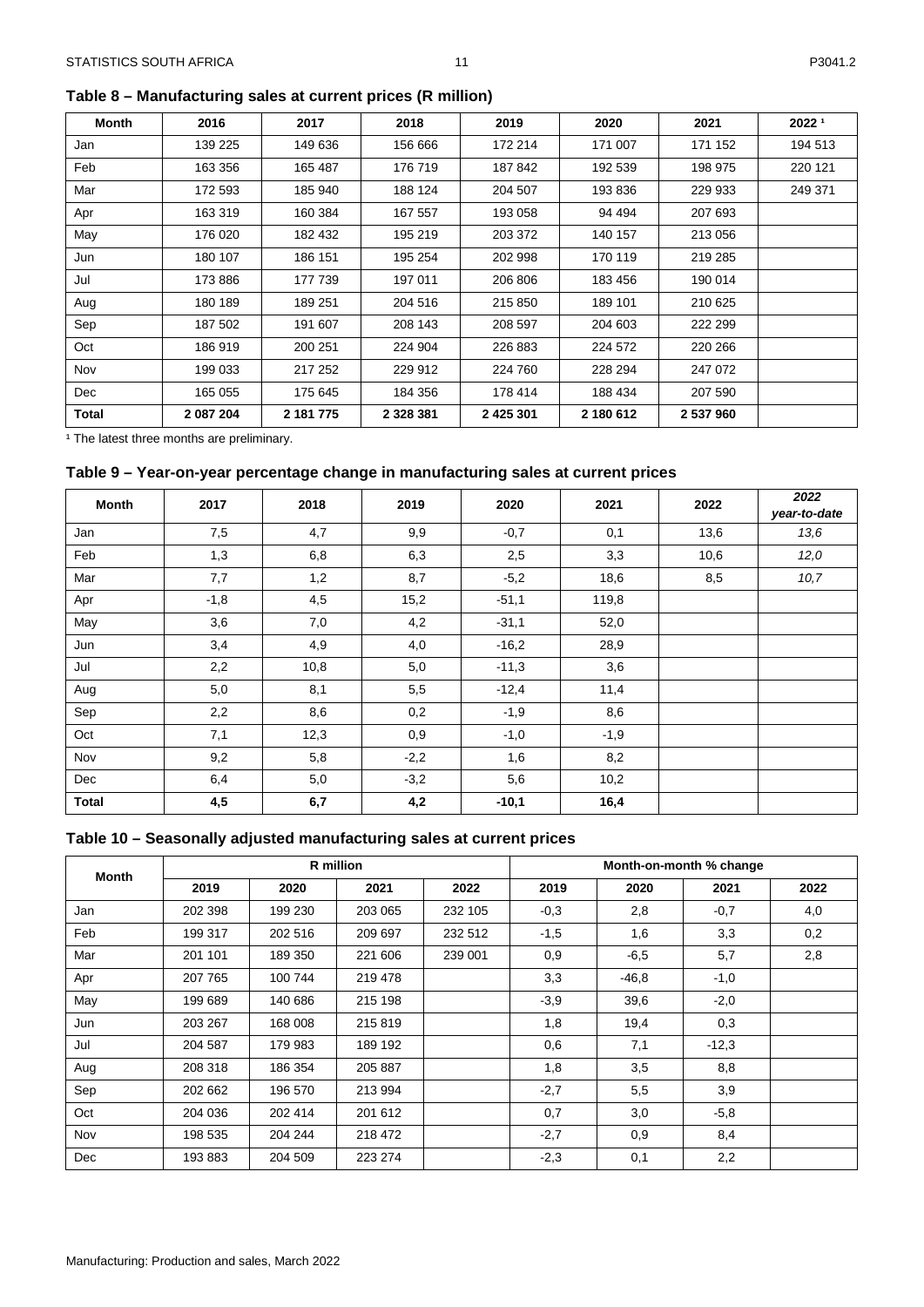# <span id="page-12-0"></span>**Table 11 – Manufacturing sales at current prices by division and major group (R million)**

| Manufacturing division and major group                                 | <b>Oct-21</b>    | <b>Nov-21</b>   | <b>Dec-21</b>     | $1$ Jan-22         | <sup>1</sup> Feb-22 | <sup>1</sup> Mar-22 |
|------------------------------------------------------------------------|------------------|-----------------|-------------------|--------------------|---------------------|---------------------|
| <b>Food and beverages</b>                                              | 58 568           | 62 176          | 62 169            | 49 25 2            | 51 778              | 58 674              |
| Meat, fish, fruit, etc.                                                | 16 4 64          | 17 387          | 18 689            | 14 570             | 15 144              | 18 163              |
| Dairy products                                                         | 5 0 24           | 4 9 3 7         | 4796              | 4 2 1 4            | 3979                | 4 8 2 9             |
| Grain mill products                                                    | 9318             | 10 177          | 8937              | 8 2 9 6            | 8 1 8 9             | 9552                |
| Other food products                                                    | 10 903           | 10787           | 9087              | 8807               | 9 0 6 5             | 8959                |
| <b>Beverages</b>                                                       | 16858            | 18888           | 20 662            | 13 3 65            | 15 402              | 17 171              |
| Textiles, clothing, leather and footwear                               | 5992             | 6 3 8 3         | 4 5 5 7           | 3679               | 5 0 7 0             | 5 5 4 9             |
| <b>Textiles</b>                                                        | 936              | 879             | 562               | 628                | 745                 | 822                 |
| Other textile products                                                 | 1813             | 1896            | 1 2 5 7           | 1 0 3 1            | 1614                | 1692                |
| Knitted, crocheted articles                                            | 210              | 214             | 140               | 131                | 178                 | 229                 |
| Wearing apparel                                                        | 1866             | 2 1 8 2         | 1592              | 1 1 1 1            | 1 5 9 4             | 1801                |
| Leather and leather products                                           | 504              | 457             | 372               | 375                | 478                 | 477                 |
| Footwear                                                               | 664              | 756             | 634               | 403                | 460                 | 529                 |
| Wood and wood products, paper,                                         | 15 207           | 17 218          | 13758             | 13 246             | 13 092              | 14 392              |
| publishing and printing<br>Sawmilling and planing of wood              | 877              | 1 0 0 8         | 791               | 796                | 901                 | 914                 |
| Products of wood                                                       | 2 1 9 5          | 2 2 6 8         | 1496              | 1798               | 1939                | 1926                |
| Paper and paper products                                               | 7627             | 8826            | 7928              | 7 2 4 8            | 6857                | 8010                |
| Publishing                                                             | 1 5 2 4          | 1 4 3 6         | 1 1 6 6           | 1 2 6 8            | 1 1 1 8             | 1 0 4 4             |
| Printing, recorded media                                               | 2 9 8 4          | 3680            | 2 3 7 7           | 2 1 3 6            | 2 2 7 8             | 2498                |
| Petroleum, chemical products, rubber and                               |                  |                 |                   |                    |                     |                     |
| plastic products                                                       | 42 604           | 43 820          | 39 826            | 37 322             | 38 971              | 45 831              |
| Coke, petroleum products and nuclear fuel                              | 9 0 8 7          | 9732            | 9964              | 8756               | 8846                | 9976                |
| Basic chemicals                                                        | 11 047           | 10 847          | 10 257            | 9 3 2 7            | 9413                | 11 518              |
| Other chemical products                                                | 12 950           | 13 047          | 11 903            | 11 442             | 11 930              | 14 672              |
| Rubber products                                                        | 1768             | 1723            | 1 3 9 4           | 1 3 5 2            | 1 601               | 1699                |
| Plastic products                                                       | 7752             | 8 4 7 0         | 6 3 0 7           | 6444               | 7 181               | 7967                |
| Glass and non-metallic mineral products                                | 7 002            | 7 1 9 1         | 5 2 0 8           | 4 980              | 6 2 2 8             | 6697                |
| Glass and glass products                                               | 1 3 7 2          | 1 4 6 5         | 1 3 3 6           | 1 1 3 6            | 1 3 0 5             | 1 2 9 8             |
| Non-metallic mineral products                                          | 5 6 3 0          | 5726            | 3872              | 3845               | 4923                | 5 3 9 9             |
| Basic iron and steel, non-ferrous metal                                | 48 111           | 62748           | 46 072            | 49 585             | 55 801              | 64 598              |
| products, metal products and machinery                                 |                  |                 |                   |                    |                     |                     |
| Basic iron and steel products                                          | 10 342           | 18 610<br>18837 | 11 158            | 14 4 42            | 14 234              | 16 251              |
| Non-ferrous metal products                                             | 17718<br>3 3 7 1 | 4 0 0 9         | 16 171<br>2 5 6 2 | 16 682<br>2 5 4 6  | 19 398<br>3 2 6 8   | 22 435<br>4 2 7 2   |
| Structural metal products<br>Other fabricated metal products           | 6 3 3 5          | 8939            | 5 1 6 2           | 6539               | 7713                | 8656                |
|                                                                        | 3 9 9 5          | 4511            | 4 1 4 3           | 3 4 5 7            | 4 0 9 4             | 4 5 4 0             |
| General purpose machinery<br>Special purpose machinery                 | 5 1 7 2          | 6493            | 5 741             | 4780               | 5799                | 6970                |
| Household appliances                                                   | 1 1 7 8          | 1 3 4 9         | 1 1 3 5           | 1 1 3 9            | 1 2 9 6             | 1 4 7 4             |
| <b>Electrical machinery</b>                                            | 5313             | 6406            | 4914              | 4 6 5 7            | 5792                | 6 2 8 9             |
| Radio, television and communication                                    |                  |                 |                   |                    |                     |                     |
| apparatus and professional equipment                                   | 2 4 6 5          | 2 773           | 2483              | 1720               | 2 1 4 7             | 2 3 0 8             |
| Radio, television and communication                                    | 1 3 4 3          | 1597            |                   | 804                | 1 0 8 4             | 1 0 9 8             |
| apparatus                                                              |                  |                 | 1 502             |                    |                     |                     |
| Professional equipment                                                 | 1 1 2 2          | 1 1 7 6         | 981               | 916                | 1 0 6 3             | 1 2 1 0             |
| Motor vehicles, parts and accessories and<br>other transport equipment | 25 833           | 28 605          | 19 153            | 23 414             | 33 179              | 35816               |
| Motor vehicles                                                         | 15 046           | 15 376          | 10819             | 13 245             | 20 200              | 21 011              |
| Bodies for motor vehicles, trailers and                                | 1 2 6 0          | 1 3 6 8         | 859               | 903                | 1 1 3 6             | 1 4 5 4             |
| semi-trailers                                                          |                  |                 |                   |                    |                     |                     |
| Parts and accessories                                                  | 6719             | 8 5 5 0         | 4 8 0 5           | 6978               | 9 1 3 3             | 9824                |
| Other transport equipment                                              | 2 8 0 8          | 3 3 1 2         | 2670              | 2 2 8 8            | 2711                | 3527                |
| Furniture and other manufacturing                                      | 9 1 7 1          | 9751            | 9449              | 6657               | 8 0 6 2             | 9 2 1 8             |
| Furniture                                                              | 1776<br>7 3 9 5  | 2 0 3 6         | 1684<br>7765      | 1 2 1 6<br>5 4 4 2 | 1 3 8 2             | 1507                |
| Other manufacturing groups<br>Total                                    | 220 266          | 7715<br>247 072 | 207 590           | 194 513            | 6679<br>220 121     | 7711<br>249 371     |
|                                                                        |                  |                 |                   |                    |                     |                     |

<sup>1</sup> The latest three months are preliminary.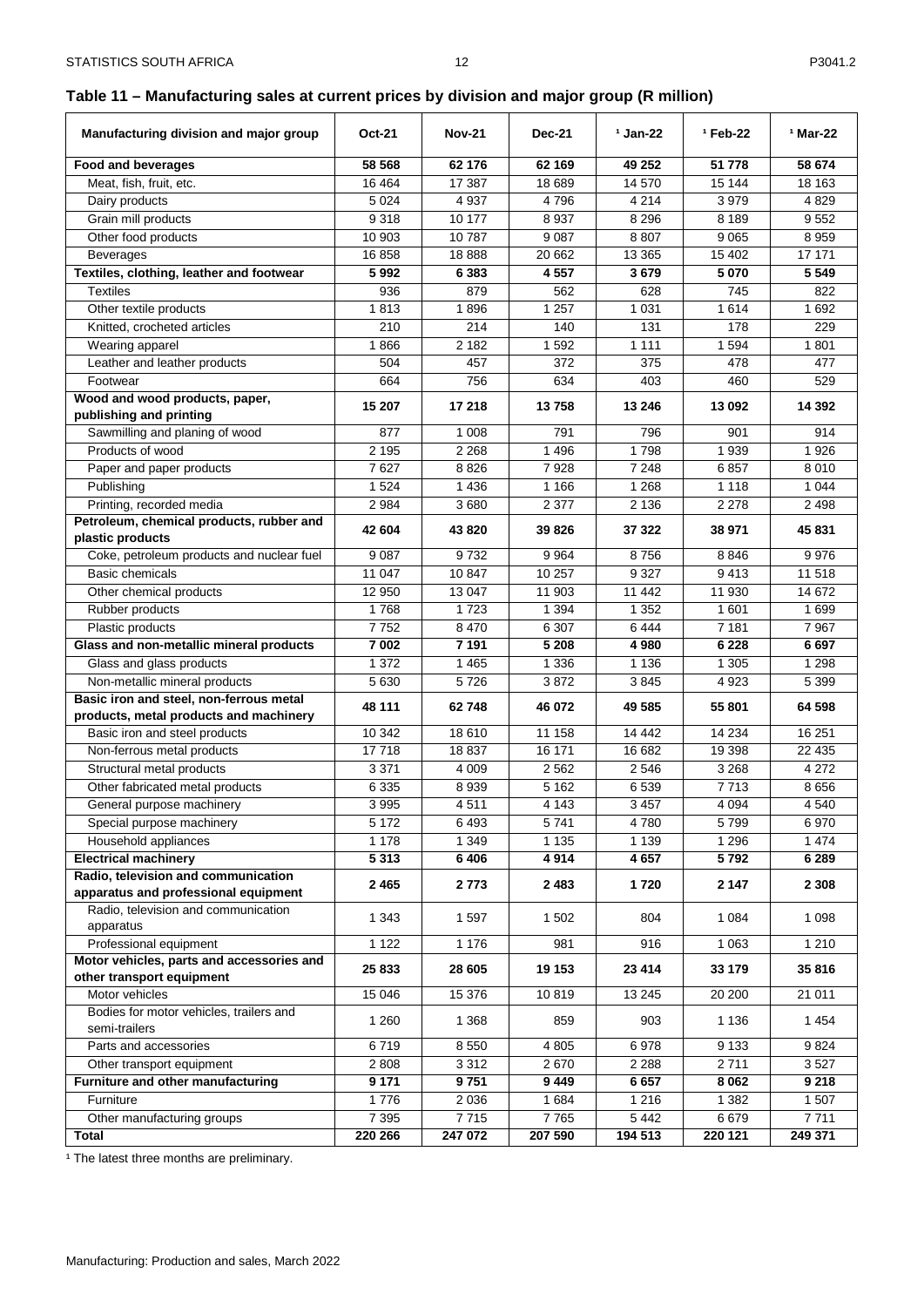# <span id="page-13-0"></span>**Table 12 – Year-on-year percentage change in manufacturing sales at current prices by division and major group**

| Manufacturing division and major group                       | <b>Oct-21</b>  | <b>Nov-21</b>     | <b>Dec-21</b>    | <b>Jan-22</b> | Feb-22        | Mar-22         |
|--------------------------------------------------------------|----------------|-------------------|------------------|---------------|---------------|----------------|
| <b>Food and beverages</b>                                    | 3,8            | 11,8              | 6,3              | 24,2          | 2,7           | 7,3            |
| Meat, fish, fruit, etc.                                      | 6,2            | 13,8              | 17,0             | 18,9          | 14,5          | 19,6           |
| Dairy products                                               | 4,7            | 0,2               | $-3,9$           | $-3,5$        | 0,1           | $-0.6$         |
| Grain mill products                                          | 10,0           | 20,6              | 9,5              | 16,2          | 11,1          | 13,8           |
| Other food products                                          | $-11,8$        | $-5,1$            | $-20,6$          | $-13,8$       | $-6,1$        | $-8,4$         |
| <b>Beverages</b>                                             | 10,2           | 21,0              | 15,4             | 135,2         | $-4,8$        | 4,4            |
| Textiles, clothing, leather and footwear                     | 8,0            | 10,5              | 9,0              | 1,7           | 10,7          | 11,4           |
| <b>Textiles</b>                                              | 17,6           | 8,8               | $-2,4$           | 8,3           | 2,9           | 5,8            |
| Other textile products                                       | 6,8            | 12,7              | 17,3             | $-3,5$        | 13,9          | 13,6           |
| Knitted, crocheted articles                                  | 9,4            | 15,1              | $-9,1$           | $-5,8$        | 5,3           | 19,9           |
| Wearing apparel                                              | 9,9            | 16,9              | 16,6             | 22,2          | 22,7          | 26,8           |
| Leather and leather products                                 | 0,2            | $-13,9$           | $-23,3$          | $-19,4$       | 5,1           | $-11,8$        |
| Footwear                                                     | 0,3            | 8,0               | 20,1             | $-11,8$       | $-11,2$       | $-6,2$         |
| Wood and wood products, paper,<br>publishing and printing    | 7,3            | 10,8              | 8,7              | 15,6          | 2,3           | 4,5            |
| Sawmilling and planing of wood                               | $-9,8$         | 7,0               | 29,0             | 0,6           | 8,3           | $-0,2$         |
| Products of wood                                             | 5,4            | 12,4              | 3,8              | 14,8          | 15,7          | 7,2            |
| Paper and paper products                                     | 12,2           | 19,7              | 16,6             | 19,9          | 1,4           | 7,0            |
| Publishing                                                   | 13,9           | $-11,0$           | $-13,0$          | 31,7          | $-6,4$        | $-9,5$         |
| Printing, recorded media                                     | 0,3            | 2,3               | $-3,7$           | 1,9           | $-2,6$        | 3,3            |
| Petroleum, chemical products, rubber and<br>plastic products | 5,0            | 5,0               | 13,8             | 10,9          | 15,7          | 20,9           |
| Coke, petroleum products and nuclear fuel                    | 15,0           | 16,7              | 30,0             | 7,6           | 39,8          | 29,3           |
| Basic chemicals                                              | 13,2           | 7,3               | 28,5             | 15,8          | 19,5          | 25,3           |
| Other chemical products                                      | $-5,8$         | $-7,9$            | $-7,8$           | 3,1           | 0,8           | 13,3           |
| Rubber products                                              | 0,4            | 2,2               | 20,7             | 3,3           | $-6,8$        | 3,5            |
| Plastic products                                             | 4,6            | 14,0              | 19,6             | 27,7          | 21,4          | 24,4           |
| Glass and non-metallic mineral products                      | $-1,0$         | 2,9               | 3,1              | 0,4           | 11,6          | 4,6            |
| Glass and glass products                                     | $-16,0$        | $-8,2$            | 8,3              | $-1,4$        | 14,7          | 3,6            |
| Non-metallic mineral products                                | 3,4            | 6,2               | 1,4              | 1,0           | 10,8          | 4,8            |
| Basic iron and steel, non-ferrous metal                      | 1,2            | 28,7              | 18,2             | 21,8          | 25,4          | 7,3            |
| products, metal products and machinery                       |                |                   |                  |               |               |                |
| Basic iron and steel products                                | 15,3           | 86,3              | 44,5             | 54,6<br>10,2  | 53,7          | 28,6           |
| Non-ferrous metal products<br>Structural metal products      | 8,1<br>$-0,6$  | 11,9<br>12,7      | 15,7<br>4,1      | 11,2          | 25,4<br>4,7   | $-8,2$<br>12,2 |
| Other fabricated metal products                              | $-17,1$        | 27,3              | 0,0              | 15,9          | 22,8          | 18,0           |
|                                                              | $-3,4$         | 6,3               | 24,8             | 19,7          | 10,1          | 9,5            |
| General purpose machinery<br>Special purpose machinery       | $-9,4$         | 12,2              | 7,2              | 10,8          | 5,4           | 6,0            |
| Household appliances                                         | $-8,0$         | 1,6               | 14,3             | 4,4           | 11,1          | 16,3           |
| <b>Electrical machinery</b>                                  | $-3,5$         | 10,9              | 14,2             | 19,8          | 14,7          | 17,7           |
| Radio, television and communication                          |                |                   |                  |               |               |                |
| apparatus and professional equipment                         | $-0,5$         | 12,0              | 1,8              | 18,2          | 13,1          | 0,5            |
| Radio, television and communication                          | $-3,9$         | 21,1              | 9,3              | 16,5          | 11,1          | $-6,2$         |
| apparatus<br>Professional equipment                          | 3,9            | 1,6               | $-7,9$           | 19,7          | 15,3          | 7,6            |
| Motor vehicles, parts and accessories and                    | $-30,2$        | $-23,0$           | $-3,1$           | $-10,2$       | 1,7           | $-1,0$         |
| other transport equipment<br>Motor vehicles                  |                |                   |                  | $-10,8$       |               |                |
| Bodies for motor vehicles, trailers and semi-                | $-35,3$<br>0,7 | $-33,0$<br>$-3,6$ | $-1,7$<br>$-0,9$ | 14,7          | 4,8<br>$-0,4$ | 1,6<br>17,7    |
| trailers                                                     |                |                   |                  |               |               |                |
| Parts and accessories                                        | $-32,9$        | $-16,8$           | $-14,6$          | $-17,5$       | $-8,3$        | $-13,5$        |
| Other transport equipment                                    | 13,1           | 31,8              | 17,7             | 14,7          | 20,1          | 22,1           |
| Furniture and other manufacturing                            | 11,1           | 15,2              | 24,7             | 17,2          | 3,0           | 12,3           |
| Furniture<br>Other manufacturing groups                      | 3,2<br>13,1    | 15,9<br>15,1      | 35,9<br>22,5     | 38,0<br>13,4  | 13,5<br>1,1   | 22,8<br>10,5   |
| <b>Total</b>                                                 | $-1,9$         | 8,2               | 10,2             | 13,6          | 10,6          | 8,5            |
|                                                              |                |                   |                  |               |               |                |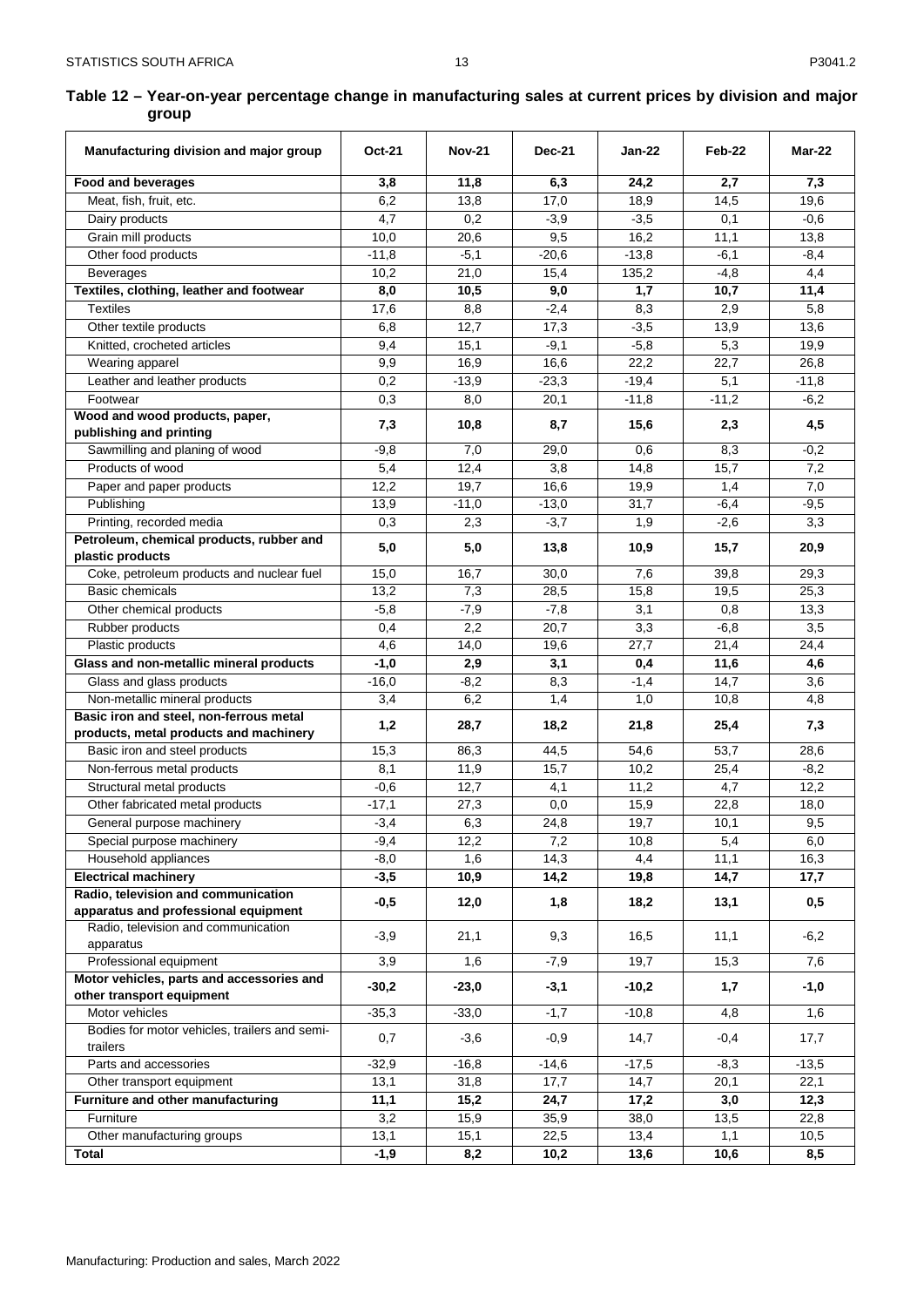#### <span id="page-14-0"></span>**Table 13 – Contribution of each division and major group to the year-on-year percentage change in manufacturing sales at current prices (percentage points)**

| Manufacturing division and major group                             | <b>Oct-21</b> | <b>Nov-21</b> | <b>Dec-21</b> | Jan-22     | Feb-22     | Mar-22     |
|--------------------------------------------------------------------|---------------|---------------|---------------|------------|------------|------------|
| <b>Food and beverages</b>                                          | 1,0           | 2,9           | 2,0           | 5,6        | 0,7        | 1,7        |
| Meat, fish, fruit, etc.                                            | 0,4           | 0,9           | 1,4           | 1,4        | 1,0        | 1,3        |
| Dairy products                                                     | 0,1           | 0,0           | $-0,1$        | $-0,1$     | 0,0        | 0,0        |
| Grain mill products                                                | 0,4           | 0,8           | 0,4           | 0,7        | 0,4        | 0,5        |
| Other food products                                                | $-0,6$        | $-0,3$        | $-1,3$        | $-0,8$     | $-0,3$     | $-0,4$     |
| Beverages                                                          | 0,7           | 1,4           | 1,5           | 4,5        | $-0,4$     | 0,3        |
| Textiles, clothing, leather and footwear                           | 0,2           | 0,3           | 0,2           | 0,0        | 0,2        | 0,2        |
| <b>Textiles</b>                                                    | 0,1           | 0,0           | 0,0           | 0,0        | 0,0        | 0,0        |
| Other textile products                                             | 0,1           | 0,1           | 0,1           | 0,0        | 0,1        | 0,1        |
| Knitted, crocheted articles                                        | 0,0           | 0,0           | 0,0           | 0,0        | 0,0        | 0,0        |
| Wearing apparel                                                    | 0,1           | 0,1           | 0,1           | 0,1        | 0,1        | 0,2        |
| Leather and leather products                                       | 0,0           | 0,0           | -0.1          | $-0,1$     | 0,0        | 0,0        |
| Footwear                                                           | 0,0           | 0,0           | 0,1           | 0,0        | 0,0        | 0,0        |
| Wood and wood products, paper,                                     | 0,5           | 0,7           | 0,6           | 1,0        | 0,1        | 0,3        |
| publishing and printing<br>Sawmilling and planing of wood          | 0,0           |               |               |            |            |            |
| Products of wood                                                   | 0,1           | 0,0<br>0,1    | 0,1<br>0,0    | 0,0<br>0,1 | 0,0<br>0,1 | 0,0<br>0,1 |
|                                                                    | 0,4           | 0,6           | 0,6           | 0,7        | 0,0        | 0,2        |
| Paper and paper products<br>Publishing                             | 0,1           | $-0,1$        | $-0,1$        | 0,2        | 0,0        | 0,0        |
| Printing, recorded media                                           | 0,0           | 0,0           | 0,0           | 0,0        | 0,0        | 0,0        |
| Petroleum, chemical products, rubber and                           |               |               |               |            |            |            |
| plastic products                                                   | 0,9           | 0,9           | 2,6           | 2,1        | 2,7        | 3,4        |
| Coke, petroleum products and nuclear fuel                          | 0,5           | 0,6           | 1,2           | 0,4        | 1,3        | 1,0        |
| <b>Basic chemicals</b>                                             | 0,6           | 0,3           | 1,2           | 0,7        | 0,8        | 1,0        |
| Other chemical products                                            | $-0.4$        | $-0,5$        | $-0,5$        | 0,2        | 0,0        | 0,7        |
| Rubber products                                                    | 0,0           | 0,0           | 0,1           | 0,0        | $-0,1$     | 0,0        |
| Plastic products                                                   | 0,2           | 0,5           | 0,5           | 0,8        | 0,6        | 0,7        |
| Glass and non-metallic mineral products                            | 0,0           | 0,1           | 0,1           | 0,0        | 0,3        | 0,1        |
| Glass and glass products                                           | $-0,1$        | $-0,1$        | 0,1           | 0,0        | 0,1        | 0,0        |
| Non-metallic mineral products                                      | 0,1           | 0,1           | 0,0           | 0,0        | 0,2        | 0,1        |
| Basic iron and steel, non-ferrous metal                            | 0,3           | 6,1           | 3,8           | 5,2        | 5,7        | 1,9        |
| products, metal products and machinery                             |               |               |               |            |            |            |
| Basic iron and steel products                                      | 0,6           | 3,8           | 1,8           | 3,0        | 2,5        | 1,6        |
| Non-ferrous metal products                                         | 0,6           | 0,9           | 1,2           | 0,9        | 2,0        | $-0,9$     |
| Structural metal products                                          | 0,0           | 0,2           | 0,1           | 0,1        | 0,1        | 0,2        |
| Other fabricated metal products                                    | $-0,6$        | 0,8           | 0,0           | 0,5        | 0,7        | 0,6        |
| General purpose machinery                                          | $-0,1$        | 0,1           | 0,4           | 0,3        | 0,2        | 0,2        |
| Special purpose machinery                                          | $-0,2$        | 0,3           | 0,2           | 0,3        | 0,1        | 0,2        |
| Household appliances                                               | 0,0           | 0,0           | 0,1           | 0,0        | 0,1        | 0,1        |
| <b>Electrical machinery</b><br>Radio, television and communication | $-0,1$        | 0,3           | 0,3           | 0,4        | 0,4        | 0,4        |
| apparatus and professional equipment                               | 0,0           | 0,1           | 0,0           | 0,2        | 0,1        | 0,0        |
| Radio, television and communication<br>apparatus                   | 0,0           | 0,1           | 0,1           | 0,1        | 0,1        | 0,0        |
| Professional equipment                                             | 0,0           | 0,0           | 0,0           | 0,1        | 0,1        | 0,0        |
| Motor vehicles, parts and accessories and                          | $-5,0$        | $-3,7$        | $-0,3$        | $-1,6$     | 0,3        | $-0,2$     |
| other transport equipment                                          |               |               |               |            |            |            |
| Motor vehicles                                                     | $-3,7$        | $-3,3$        | $-0,1$        | $-0,9$     | 0,5        | 0,1        |
| Bodies for motor vehicles, trailers and<br>semi-trailers           | 0,0           | 0,0           | 0,0           | 0,1        | 0,0        | 0,1        |
| Parts and accessories                                              | $-1,5$        | $-0,8$        | $-0,4$        | $-0,9$     | $-0,4$     | $-0,7$     |
| Other transport equipment                                          | 0,1           | 0,4           | 0,2           | 0,2        | 0,2        | 0,3        |
| Furniture and other manufacturing                                  | 0,4           | 0,6           | 1,0           | 0,6        | 0,1        | 0,4        |
| Furniture                                                          | 0,0           | 0,1           | 0,2           | 0,2        | 0,1        | 0,1        |
| Other manufacturing groups                                         | 0,4           | 0,4           | 0,8           | 0,4        | 0,0        | 0,3        |
| Total                                                              | $-1,9$        | 8,2           | 10,2          | 13,6       | 10,6       | 8,5        |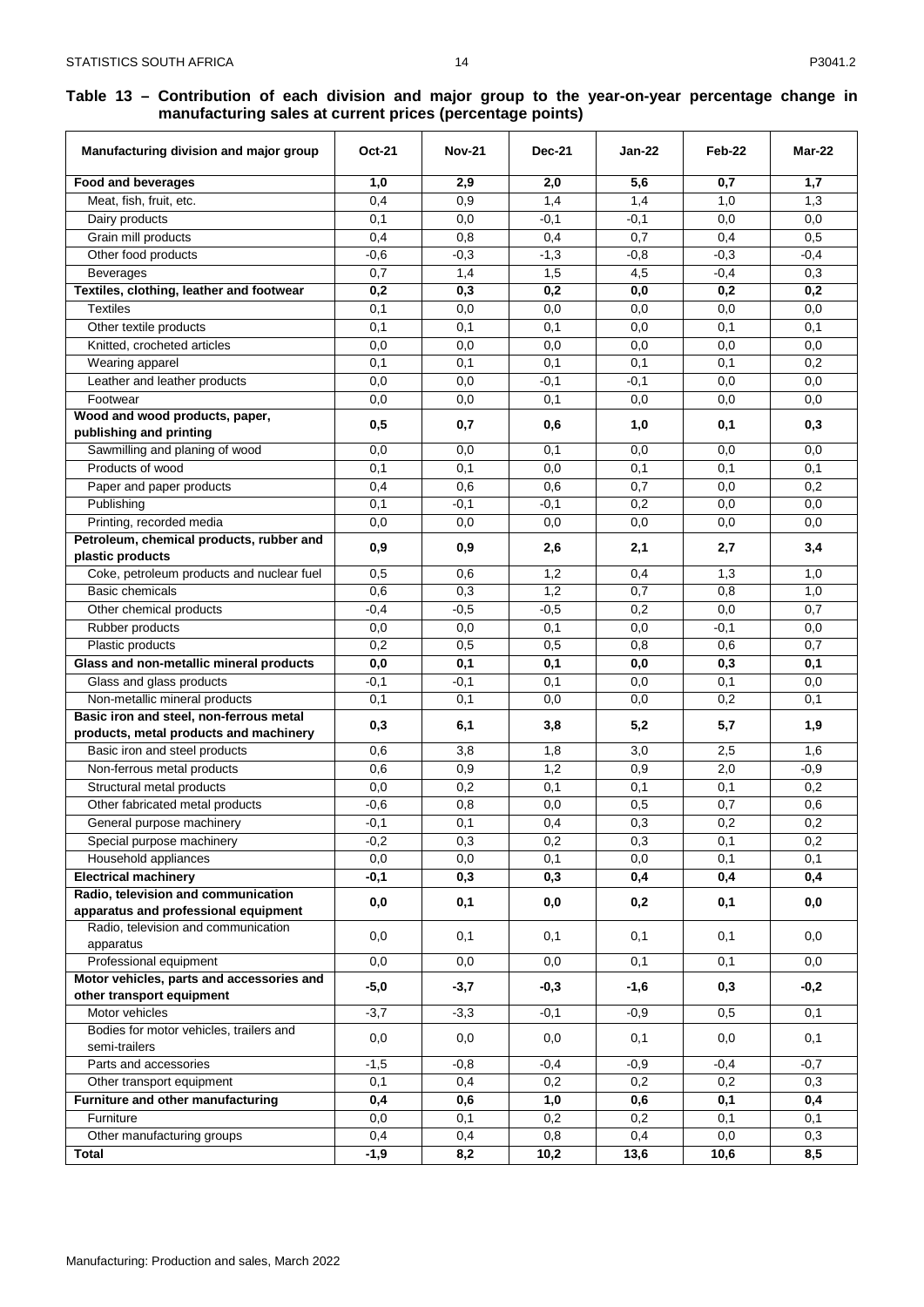# <span id="page-15-0"></span>**Table 14 – Seasonally adjusted manufacturing sales at current prices by division and major group (R million)**

| Manufacturing division and major group                                      | <b>Nov-21</b> | <b>Dec-21</b> | Jan-22  | Feb-22  | Mar-22   | Month-on-<br>month |
|-----------------------------------------------------------------------------|---------------|---------------|---------|---------|----------|--------------------|
|                                                                             |               |               |         |         |          | % change           |
| Food and beverages                                                          | 54 785        | 54 405        | 57 210  | 56 239  | 57 259   | 1,8                |
| Meat, fish, fruit, etc.                                                     | 15 682        | 16746         | 17 547  | 16 908  | 17 525   | 3,6                |
| Dairy products                                                              | 4536          | 4 4 0 1       | 4 4 5 9 | 4 4 4 8 | 4 5 4 4  | 2,2                |
| Grain mill products                                                         | 9 1 6 7       | 8839          | 9 1 3 4 | 8988    | 9075     | 1,0                |
| Other food products                                                         | 9951          | 9 3 8 7       | 9925    | 10 072  | 9754     | $-3,2$             |
| <b>Beverages</b>                                                            | 15 450        | 15 030        | 16 14 6 | 15823   | 16 362   | 3,4                |
| Textiles, clothing, leather and footwear                                    | 5 1 6 9       | 5 2 4 2       | 5 1 7 2 | 5 4 3 9 | 5 5 0 5  | 1,2                |
| <b>Textiles</b>                                                             | 747           | 793           | 817     | 768     | 794      | 3,4                |
| Other textile products                                                      | 1562          | 1557          | 1 4 3 7 | 1619    | 1 6 9 6  | 4,8                |
| Knitted, crocheted articles                                                 | 193           | 196           | 179     | 190     | 208      | 9.5                |
| Wearing apparel                                                             | 1687          | 1705          | 1744    | 1776    | 1769     | $-0,4$             |
| Leather and leather products                                                | 427           | 410           | 420     | 515     | 449      | $-12,8$            |
| Footwear                                                                    | 554           | 580           | 574     | 571     | 590      | 3,3                |
| Wood and wood products, paper,<br>publishing and printing                   | 14 659        | 14 672        | 15 570  | 13 904  | 14 3 5 3 | 3,2                |
| Sawmilling and planing of wood                                              | 919           | 1 0 6 1       | 895     | 924     | 881      | $-4,7$             |
| Products of wood                                                            | 1946          | 1924          | 2 2 2 6 | 2 0 4 7 | 1979     | $-3,3$             |
| Paper and paper products                                                    | 8 0 27        | 7968          | 8 3 0 7 | 7 2 7 8 | 7800     | 7,2                |
| Publishing                                                                  | 1 1 3 3       | 1 1 7 9       | 1 5 4 9 | 1 1 5 4 | 1 1 3 0  | $-2,1$             |
| Printing, recorded media                                                    | 2635          | 2 5 3 9       | 2 5 9 3 | 2 500   | 2 5 6 3  | 2,5                |
| Petroleum, chemical products, rubber and                                    |               |               |         |         |          |                    |
| plastic products                                                            | 38 683        | 41896         | 42 311  | 43 439  | 45 244   | 4,2                |
| Coke, petroleum products and nuclear fuel                                   | 9 3 2 0       | 9829          | 8700    | 10 914  | 10 534   | $-3,5$             |
| <b>Basic chemicals</b>                                                      | 9 3 5 0       | 10 882        | 10 586  | 10 442  | 11 166   | 6,9                |
| Other chemical products                                                     | 11 481        | 12 003        | 13 4 54 | 12 970  | 14 0 75  | 8,5                |
| Rubber products                                                             | 1 5 5 3       | 1851          | 1 6 3 9 | 1 5 2 9 | 1 5 5 9  | 2,0                |
| Plastic products                                                            | 6979          | 7 3 3 2       | 7932    | 7584    | 7910     | 4,3                |
| Glass and non-metallic mineral products                                     | 6 1 9 8       | 6469          | 6 5 5 2 | 6681    | 6568     | $-1,7$             |
| Glass and glass products                                                    | 1 1 8 8       | 1 4 0 1       | 1 2 9 9 | 1 4 2 3 | 1 3 9 7  | $-1,8$             |
| Non-metallic mineral products                                               | 5 0 1 0       | 5 0 68        | 5 2 5 4 | 5 2 5 9 | 5 1 7 1  | $-1,7$             |
| Basic iron and steel, non-ferrous metal                                     | 57 275        | 54 271        | 58 470  | 58 613  | 59 665   | 1,8                |
| products, metal products and machinery                                      |               |               |         |         |          |                    |
| Basic iron and steel products                                               | 17 005        | 14 139        | 15700   | 15 174  | 14 973   | $-1,3$             |
| Non-ferrous metal products                                                  | 17614         | 18 047        | 18820   | 20 462  | 21 209   | 3,7                |
| Structural metal products                                                   | 3 4 3 8       | 3 4 3 7       | 3563    | 3 3 6 9 | 3767     | 11,8               |
| Other fabricated metal products                                             | 7765          | 6809          | 8 3 7 8 | 8 0 8 9 | 8 1 7 4  | 1, 1               |
| General purpose machinery                                                   | 4 181         | 4671          | 4611    | 4 3 5 0 | 4 3 7 7  | 0,6                |
| Special purpose machinery                                                   | 6 0 7 4       | 5835          | 6 144   | 5875    | 5841     | $-0.6$             |
| Household appliances                                                        | 1 1 9 7       | 1 3 3 2       | 1 2 5 5 | 1 2 9 5 | 1 3 2 4  | 2,2                |
| <b>Electrical machinery</b>                                                 | 5 602         | 5937          | 5993    | 5737    | 5789     | 0,9                |
| Radio, television and communication<br>apparatus and professional equipment | 2 2 5 9       | 2 1 6 2       | 2 3 3 2 | 2 2 6 4 | 2 1 7 2  | $-4,1$             |
| Radio, television and communication<br>apparatus                            | 1 2 0 8       | 1 1 9 9       | 1 1 5 3 | 1 1 3 0 | 1 0 6 1  | -6, 1              |
| Professional equipment                                                      | 1 0 5 1       | 963           | 1 1 7 9 | 1 1 3 4 | 1 1 1 1  | $-2,0$             |
| Motor vehicles, parts and accessories and                                   |               |               |         |         |          |                    |
| other transport equipment                                                   | 25 401        | 28 654        | 29 665  | 32 157  | 33 545   | 4,3                |
| Motor vehicles                                                              | 13 685        | 16858         | 17 599  | 19685   | 20 968   | 6,5                |
| Bodies for motor vehicles, trailers and<br>semi-trailers                    | 1 1 3 6       | 1 202         | 1 2 7 3 | 1 2 0 1 | 1 3 2 3  | 10,2               |
| Parts and accessories                                                       | 7511          | 7877          | 8 0 0 6 | 8 4 31  | 8 3 1 5  | $-1,4$             |
| Other transport equipment                                                   | 3 0 6 9       | 2718          | 2788    | 2841    | 2939     | 3,4                |
| Furniture and other manufacturing                                           | 8 4 4 2       | 9567          | 8829    | 8 0 3 9 | 8 9 0 0  | 10,7               |
| Furniture                                                                   | 1528          | 1869          | 1854    | 1491    | 1614     | 8,2                |
| Other manufacturing groups                                                  | 6914          | 7698          | 6975    | 6 5 4 9 | 7 2 8 7  | 11,3               |
| <b>Total</b>                                                                | 218 472       | 223 274       | 232 105 | 232 512 | 239 001  | 2,8                |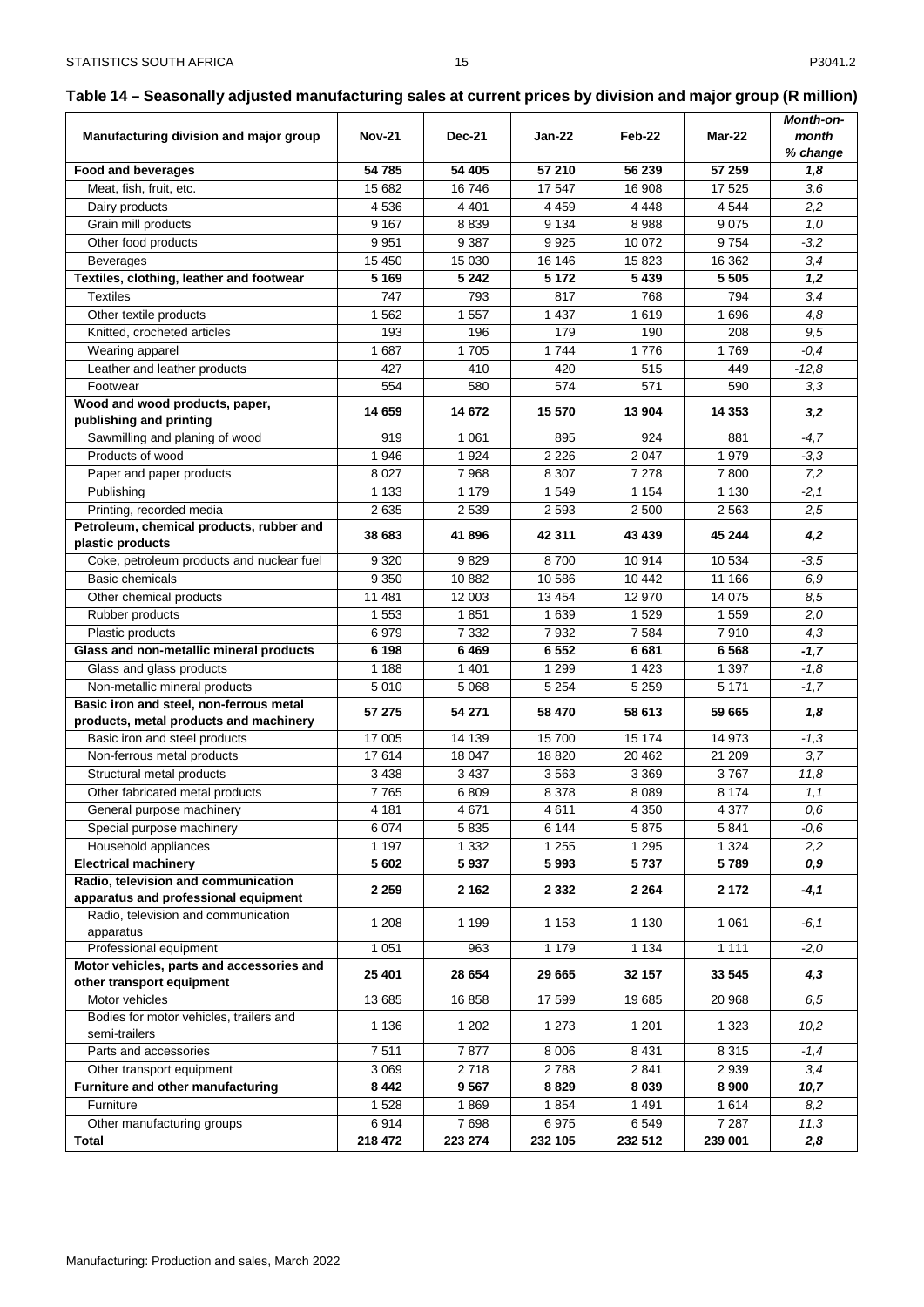# <span id="page-16-0"></span>**Survey information**

| Introduction                                                       | 1            | Statistics South Africa (Stats SA) conducts a monthly survey of the manufacturing<br>industry, covering manufacturing enterprises. This statistical release contains the<br>results of a sample drawn from the business sampling frame (BSF), with enhanced<br>coverage of South African businesses (see 4). The release contains monthly indices<br>of the volume of manufacturing production and monthly value of sales of<br>manufactured products by division and major group.                                                                                               |
|--------------------------------------------------------------------|--------------|----------------------------------------------------------------------------------------------------------------------------------------------------------------------------------------------------------------------------------------------------------------------------------------------------------------------------------------------------------------------------------------------------------------------------------------------------------------------------------------------------------------------------------------------------------------------------------|
|                                                                    | $\mathbf{2}$ | In accordance with international practice, the indices are usually re-based every five<br>years to a new base year. The current base period of the index is 2015. Both<br>estimated and seasonally adjusted figures are presented.                                                                                                                                                                                                                                                                                                                                               |
|                                                                    | 3            | In order to improve timeliness, some information for the latest month had to be<br>estimated due to late response. These estimates will be revised in future statistical<br>releases as soon as information becomes available.                                                                                                                                                                                                                                                                                                                                                   |
|                                                                    | 4            | Stats SA is continuously updating its BSF, based on units registered for value added<br>tax (VAT) and income tax (IT) obtained from the South African Revenue Service<br>(SARS).                                                                                                                                                                                                                                                                                                                                                                                                 |
| <b>Purpose of the survey</b>                                       | 5            | The results of the monthly manufacturing production and sales survey are used to<br>calculate the volume of manufacturing production indices in order to estimate the<br>gross domestic product (GDP) and its components, which in turn are used to develop<br>and monitor government policy. These indices provide an indicator of the real level<br>of manufacturing activity in the economy.                                                                                                                                                                                  |
| <b>Special Data</b><br><b>Dissemination Standard</b><br>of the IMF | 6            | The data in this statistical release adhere to the Special Data Dissemination Standard<br>(SDDS) of the International Monetary Fund (IMF), which sets out standards on<br>coverage, periodicity and timeliness of data, access by the public, integrity, and<br>quality of the disseminated data.                                                                                                                                                                                                                                                                                |
| Scope of the survey                                                | 7            | This survey covers manufacturing enterprises, i.e. those conducting activities in -                                                                                                                                                                                                                                                                                                                                                                                                                                                                                              |
|                                                                    |              | the manufacturing, processing, making or packing of products;<br>٠<br>the slaughtering of animals, including poultry; and<br>installation, assembly, completion, repair and related work.<br>$\bullet$                                                                                                                                                                                                                                                                                                                                                                           |
| <b>Classification</b>                                              | 8            | The 1993 edition of the Standard Industrial Classification of all Economic Activities<br>(SIC), Fifth Edition, Report No. 09-90-02, was used to classify the statistical units in<br>the survey. The SIC is based on the 1990 International Standard Industrial<br>Classification of all Economic Activities (ISIC) with suitable adaptations for local<br>conditions. Each enterprise is classified to an industry which reflects its predominant<br>activity. Statistics in this publication are presented at SIC division (two digit) and<br>major group (three digit) level. |
| <b>Collection rate</b>                                             | 9            | The preliminary collection rate for the survey on manufacturing production and sales<br>was 65,3% for March 2022. The improved collection rate for February 2022 was<br>67,7%.                                                                                                                                                                                                                                                                                                                                                                                                   |
| <b>Statistical unit</b>                                            | 10           | The statistical unit for which information is compiled and published is an enterprise,<br>defined as a legal unit or a combination of legal units that includes and directly<br>controls all functions necessary to carry out its production activities. The statistical<br>units are derived from and linked to the South African Revenue Service (SARS)<br>administrative data.                                                                                                                                                                                                |
| <b>Revised figures</b>                                             | 11           | Revised figures are mainly due to late submission of data to Stats SA, or respondents<br>reporting revisions or corrections to their figures. Preliminary figures, as indicated in<br>the relevant tables, are subject to change and when revised will not be indicated as<br>such.                                                                                                                                                                                                                                                                                              |
| <b>Related publications</b>                                        | 12           | Users may also wish to refer to Stats in Brief available from Stats SA.                                                                                                                                                                                                                                                                                                                                                                                                                                                                                                          |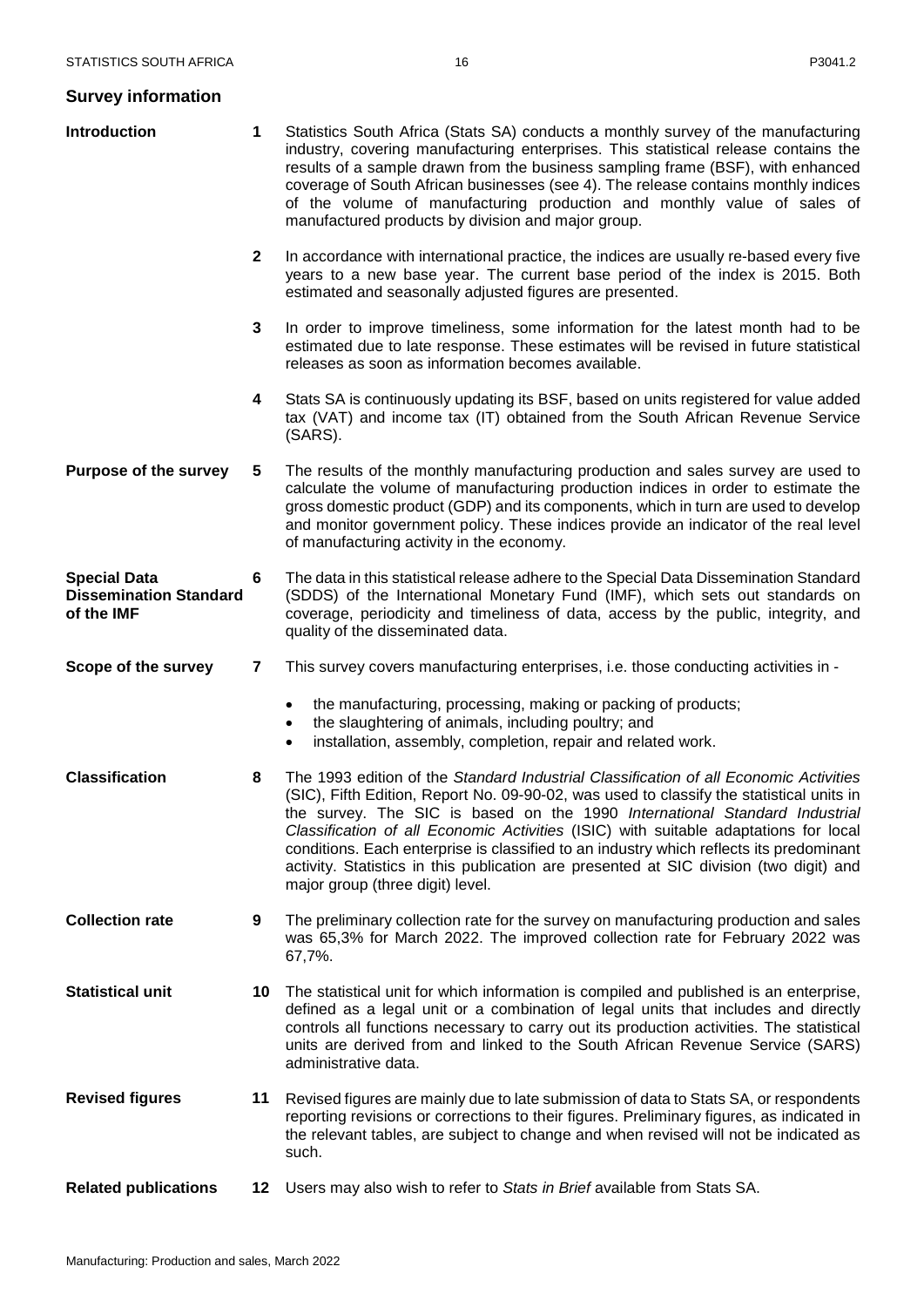- **Rounding-off of figures 13** Where necessary, the figures in the tables have been rounded off to the nearest digit shown. There may, therefore, be slight discrepancies between the sums of the constituent items and the totals shown.
- **Historical data 14** Historical manufacturing data are available on the Stats SA webpage. Click on the following link [\(Time series data\)](http://www.statssa.gov.za/?page_id=1417#time-series-data) to access the data electronically.
- **Past publications 15** Past manufacturing releases are available on the Stats SA webpage. Click on the following link [\(Past publications\)](http://www.statssa.gov.za/?page_id=1866&PPN=P3041.2&SCH=6126) to access the releases electronically.

#### <span id="page-17-0"></span>**Technical notes**

**Survey methodology and design**

**1** The survey is conducted monthly. Questionnaires are sent to a sample of 3 050 enterprises from a population of 29 137 manufacturing enterprises. Completed questionnaires are required to be returned to Stats SA within 10 days after the end of the reference month. Fax and telephone reminders are used to follow up on nonrespondents.

**2** A stratified random sample was drawn at the Standard Industrial Classification (SIC) three-digit level in April 2021 from Stats SA's business sampling frame (BSF). Strata were formed using a combination of the SIC and the measure of size classes for enterprises (see point 3 below).

The Neyman optimal allocation formula used to allocate samples to each stratum is given by a formula below:

$$
n_h = \frac{N_h S_h}{\sum N_h S_h}
$$

 $N_h$  and  $S_h$  are the stratum population size and the stratum variance respectively.

**Class limits 3** Each manufacturing major group is divided into four size groups. All large enterprises (size group one) are completely enumerated. Simple random sampling is applied to medium (size group two) and to small (size group three and four) enterprises. The total value of sales of manufactured products of large enterprises (size group one) in a major group is added to the weighted totals of size group two, three and four of that major group to reflect the total value of sales of the major group.

#### **Measure of size classes (Rand)**

| <b>Enterprise size</b> | Size group | <b>Lower limits</b> | <b>Upper limits</b> |
|------------------------|------------|---------------------|---------------------|
| Very small             |            | 1 717 025           | 17 500 000          |
| Small                  | 3          | 17 500 001          | 45 500 000          |
| Medium                 |            | 45 500 001          | 178 500 000         |
| Large                  |            | 178 500 001         |                     |

- 
- **Sample weighting 4** For those strata not completely enumerated, the weights to produce estimates are the inverse ratio of the sampling fraction, modified to take account of non-response in the survey. Stratum estimates are calculated and then aggregated with the completely enumerated stratum to form major group and division estimates. These procedures are consistent with international best practice.
- **Index of the volume of manufacturing production 5** The index of the volume of manufacturing production, also known as a production index, is a statistical measure of the change in the volume of production. The production index of a major group is the ratio between the volume of production of a major group in a given period and the volume of production of the same major group in the base period. The current base period is 2015. The production in the base period is set at 100.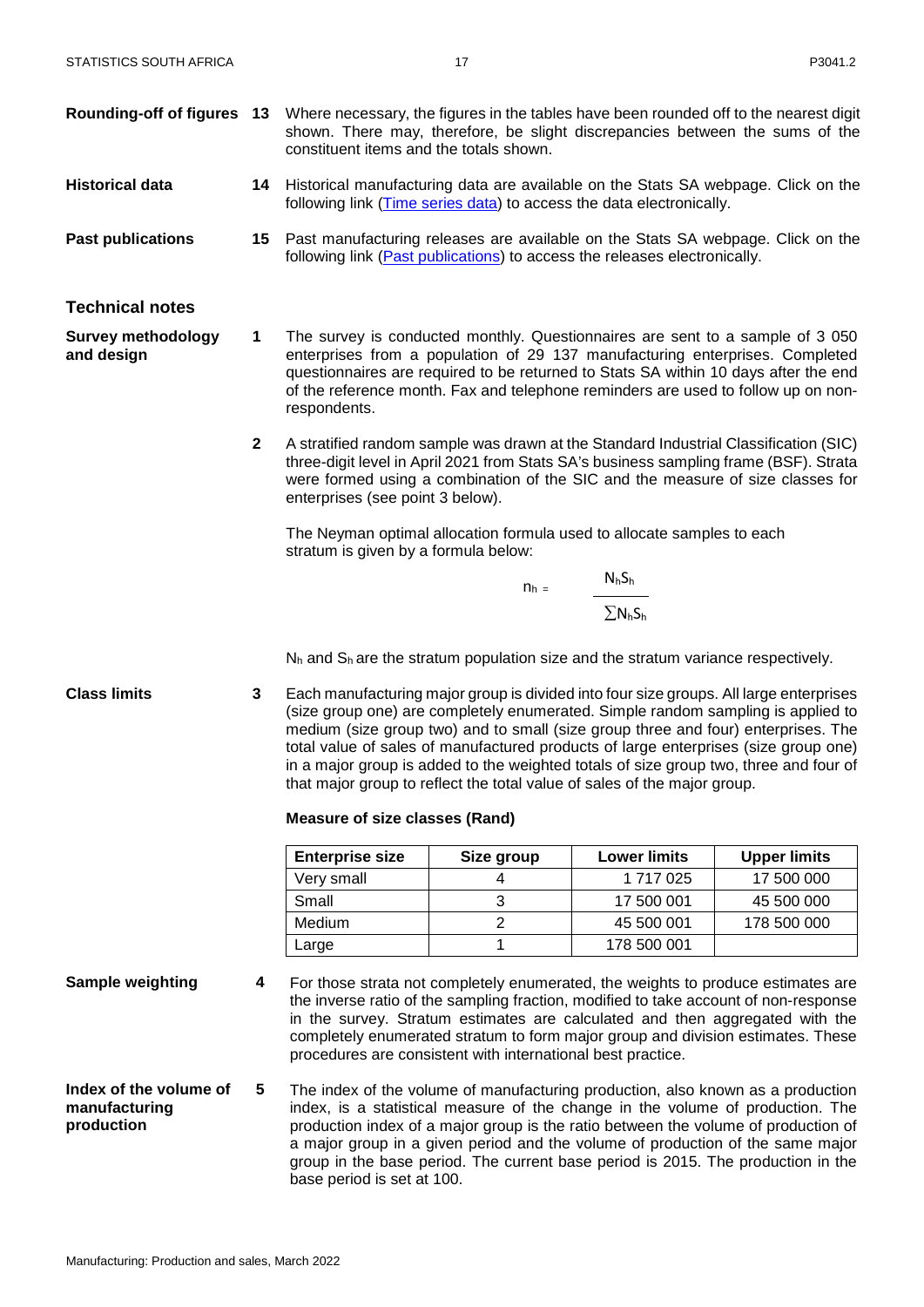- **Calculation of production index 6** The calculation of the monthly production indices is based on the value of sales of products and articles manufactured and change in monthly value of stocks of manufactured products, after the effect of price changes has been eliminated through deflation using appropriate indices of the production price index (PPI). For 38 of the 44 major groups in manufacturing, the value of production is calculated from the value of sales and stocks of manufactured products obtained from the monthly survey of manufacturing enterprises.
	- **7** More direct indicators are used for the value of production of the following major groups:
		- tobacco;
		- coke and refined petroleum products;
		- basic iron and steel products;
		- basic precious and non-ferrous metal products;
		- motor vehicles; and
		- parts and accessories for motor vehicles.

The volume indices for these major groups are calculated on the basis of quantities. This method is used by the national statistical agencies of many other countries for petroleum products as the results are considered more satisfactory (mainly because these commodities are relatively homogeneous).

**Index weighting <b>8** For indices, a weight is calculated for every major group according to the value added of the major group (i.e. output of a major group minus intermediate consumption) relative to the total value added of the manufacturing industry as a whole, based on the results of the most recent census of manufacturing, large sample survey (LSS) of the manufacturing industry or national accounts (NA) value added data. The production indices of all divisions are multiplied by the applicable weights and aggregated to produce the index for the total volume of manufacturing production. Weights between census/LSS/NA years are fixed. The table below reflects the period and the census/LSS/NA which were used as base year for the given period.

| <b>Period</b> | <b>Source</b>                |
|---------------|------------------------------|
| 1998 to 2000  | 1996 Census of manufacturing |
| 2001 to 2004  | 2001 LSS                     |
| 2005 to 2009  | 2005 LSS                     |
| 2010 to 2022  | National accounts            |

**9** The weights reflect the importance of the major group/division to the total manufacturing industry. The weights change over time due to changes in the relative performance of industries, due to factors such as quality changes, changes in relative prices, and changes in customer preferences. New weights are calculated and implemented annually.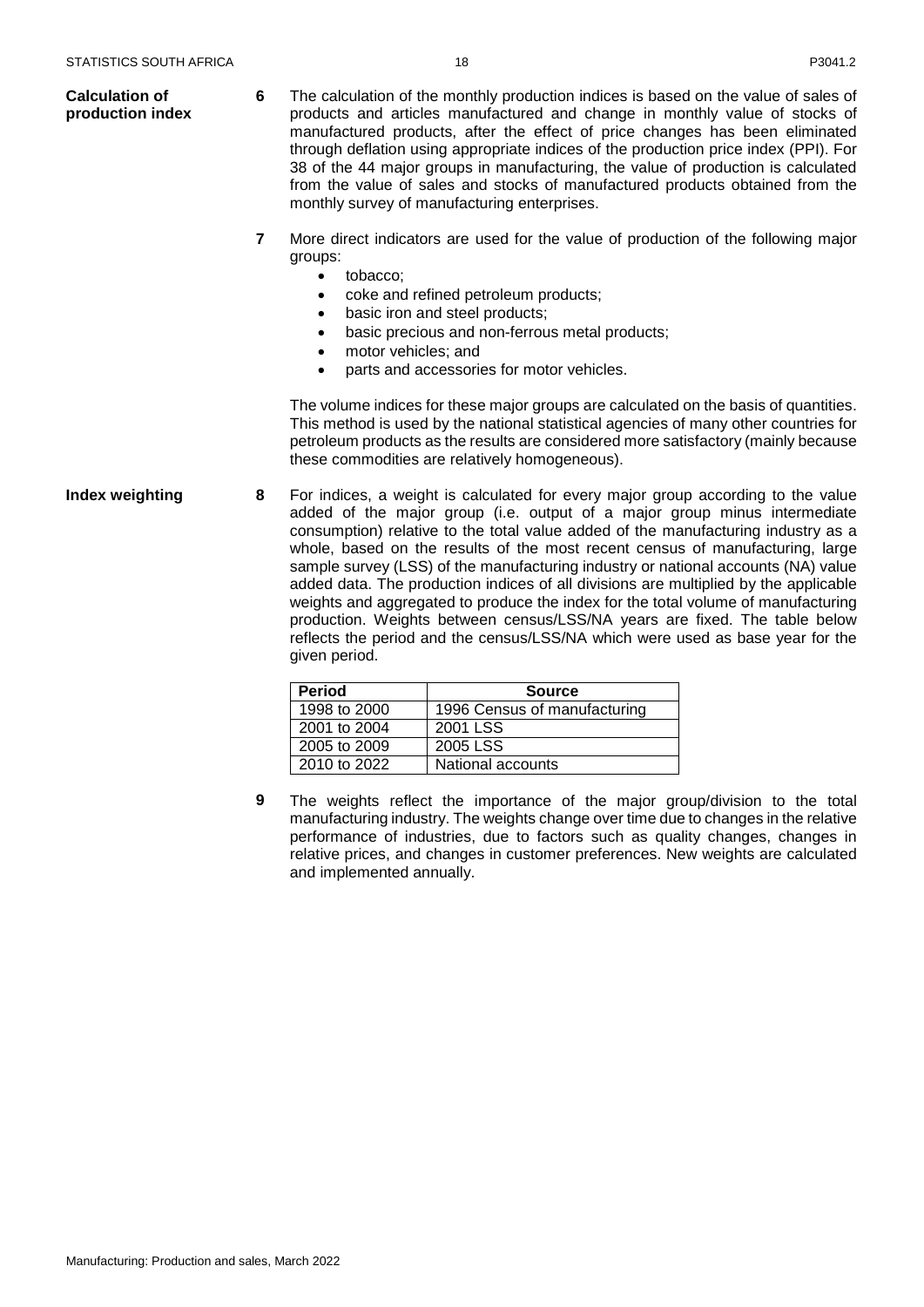# <span id="page-19-0"></span>**Table E – Weights by division and major group**

|                                                                                   | Weights used for manufacturing indices by period      |                                                       |                                                       |                                                                |
|-----------------------------------------------------------------------------------|-------------------------------------------------------|-------------------------------------------------------|-------------------------------------------------------|----------------------------------------------------------------|
| Manufacturing division and major group                                            | 2015<br>(based on value<br>added for<br>$2013 - 2015$ | 2016<br>(based on value<br>added for<br>$2014 - 2016$ | 2017<br>(based on value<br>added for<br>$2015 - 2017$ | $2018 - 2022$<br>(based on value<br>added for<br>$2016 - 2018$ |
| <b>Food and beverages</b>                                                         | 18,90                                                 | 19,24                                                 | 19,76                                                 | 20,18                                                          |
| Meat, fish, fruit, etc.                                                           | 2,50                                                  | 2,58                                                  | 2,74                                                  | 2,95                                                           |
| Dairy products                                                                    | 1,21                                                  | 1,27                                                  | 1,32                                                  | 1,34                                                           |
| Grain mill products                                                               | 1,98                                                  | 1,95                                                  | 1,81                                                  | 1,69                                                           |
| Other food products                                                               | 7,04                                                  | 7,29                                                  | 7,53                                                  | 7,76                                                           |
| <b>Beverages</b>                                                                  | 6,17                                                  | 6,15                                                  | 6,36                                                  | 6,44                                                           |
| Textiles, clothing, leather and footwear                                          | 4,63                                                  | 4,55                                                  | 4,44                                                  | 4,38                                                           |
| <b>Textiles</b>                                                                   | 1,17                                                  | 1,15                                                  | 1,11                                                  | 1,10                                                           |
| Other textile products                                                            | 0,68                                                  | 0,67                                                  | 0,67                                                  | 0,65                                                           |
| Knitted, crocheted articles                                                       | 0,06                                                  | 0,06                                                  | 0,06                                                  | 0,06                                                           |
| Wearing apparel                                                                   | 2,16                                                  | 2,13                                                  | 2,07                                                  | 2,04                                                           |
| Leather and leather products                                                      | 0,30                                                  | 0,29                                                  | 0,28                                                  | 0,28                                                           |
| Footwear                                                                          | 0,26                                                  | 0,25                                                  | 0,25                                                  | 0,25                                                           |
| Wood and wood products, paper, publishing and printing                            | 10,83                                                 | 10,88                                                 | 10,76                                                 | 10,77                                                          |
| Sawmilling and planing of wood                                                    | 0,89                                                  | 0,93                                                  | 0,93                                                  | 0,93                                                           |
| Products of wood                                                                  | 0,78                                                  | 0,83                                                  | 0,86                                                  | 0,87                                                           |
| Paper and paper products                                                          | 5,24                                                  | 5,38                                                  | 5,33                                                  | 5,39                                                           |
| Publishing                                                                        | 2,40                                                  | 2,31                                                  | 2,28                                                  | 2,24                                                           |
| Printing, recorded media                                                          | 1,52                                                  | 1,43                                                  | 1,36                                                  | 1,34                                                           |
| Petroleum, chemical products, rubber and plastic products                         | 24,17                                                 | 24,66                                                 | 25,25                                                 | 25,38                                                          |
| Coke, petroleum products and nuclear fuel                                         | 10,48                                                 | 10,98                                                 | 11,72                                                 | 12,02                                                          |
| <b>Basic chemicals</b>                                                            | 4,18                                                  | 4,10                                                  | 3,82                                                  | 3,69                                                           |
| Other chemical products                                                           | 6,36                                                  | 6,28                                                  | 6,42                                                  | 6,54                                                           |
| Rubber products                                                                   | 0,98                                                  | 0,96                                                  | 0,91                                                  | 0,84                                                           |
| Plastic products                                                                  | 2,17                                                  | 2,34                                                  | 2,38                                                  | 2,29                                                           |
| Glass and non-metallic mineral products                                           | 4,27                                                  | 3,98                                                  | 3,66                                                  | 3,42                                                           |
| Glass and glass products                                                          | 0,67                                                  | 0,61                                                  | 0,57                                                  | 0,51                                                           |
| Non-metallic mineral products                                                     | 3,60                                                  | 3,37                                                  | 3,09                                                  | 2,91                                                           |
| Basic iron and steel, non-ferrous metal products, metal<br>products and machinery | 20,17                                                 | 19,82                                                 | 19,55                                                 | 19,47                                                          |
| Basic iron and steel products                                                     | 3,06                                                  | 2,86                                                  | 2,77                                                  | 2,82                                                           |
| Non-ferrous metal products (including precious metals)                            | 3,94                                                  | 3,74                                                  | 3,48                                                  | 3,26                                                           |
| Structural metal products                                                         | 1,90                                                  | 1,92                                                  | 1,97                                                  | 1,98                                                           |
| Other fabricated metal products                                                   | 3,37                                                  | 3,33                                                  | 3,32                                                  | 3,35                                                           |
| General purpose machinery                                                         | 3,22                                                  | 3,35                                                  | 3,36                                                  | 3,46                                                           |
| Special purpose machinery                                                         | 4,01                                                  | 3,93                                                  | 3,93                                                  | 3,87                                                           |
| Household appliances                                                              | 0,67                                                  | 0,69                                                  | 0,71                                                  | 0,73                                                           |
| <b>Electrical machinery</b>                                                       | 2,65                                                  | 2,55                                                  | 2,42                                                  | 2,31                                                           |
| Radio, television and communication apparatus and<br>professional equipment       | 1,45                                                  | 1,46                                                  | 1,34                                                  | 1,21                                                           |
| Radio, television and communication apparatus                                     | 0,51                                                  | 0,43                                                  | 0,29                                                  | 0,13                                                           |
| Professional equipment                                                            | 0,94                                                  | 1,03                                                  | 1,05                                                  | 1,08                                                           |
| Motor vehicles, parts and accessories and other transport<br>equipment            | 8,63                                                  | 8,63                                                  | 8,56                                                  | 8,66                                                           |
| Motor vehicles                                                                    | 2,53                                                  | 2,51                                                  | 2,61                                                  | 2,65                                                           |
| Bodies for motor vehicles, trailers and semi-trailers                             | 0,61                                                  | 0,66                                                  | 0,68                                                  | 0,71                                                           |
| Parts and accessories                                                             | 4,13                                                  | 4,10                                                  | 3,91                                                  | 3,93                                                           |
| Other transport equipment                                                         | 1,36                                                  | 1,36                                                  | 1,36                                                  | 1,37                                                           |
| Furniture and other manufacturing                                                 | 4,29                                                  | 4,22                                                  | 4,26                                                  | 4,21                                                           |
| Furniture                                                                         | 0,87                                                  | 0,88                                                  | 0,91                                                  | 0,86                                                           |
| Other manufacturing groups                                                        | 3,42                                                  | 3,34                                                  | 3,35                                                  | 3,35                                                           |
| <b>Total</b>                                                                      | 100                                                   | 100                                                   | 100                                                   | 100                                                            |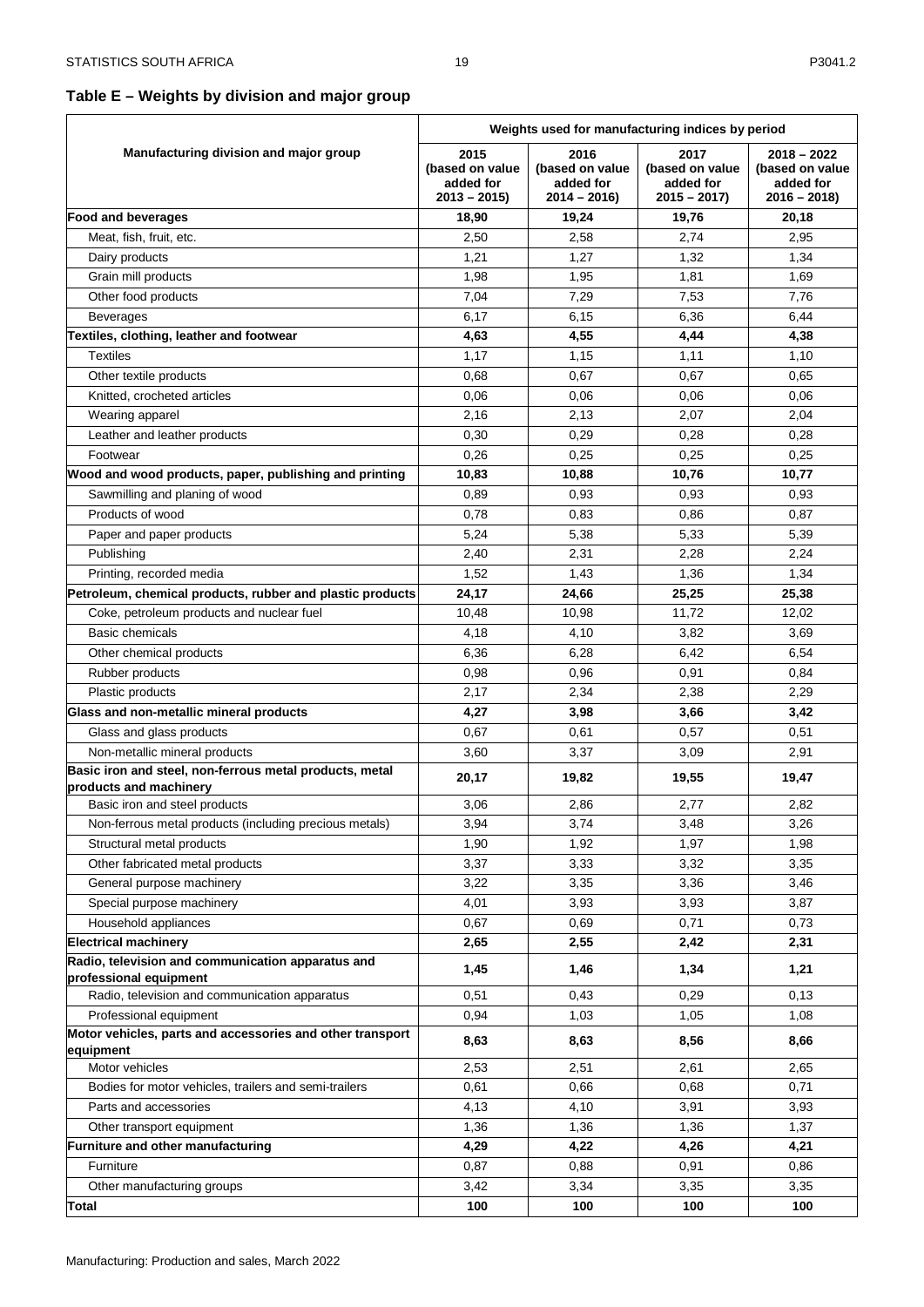| <b>Seasonal adjustment</b> | 10 - | Seasonally adjusted estimates are generated each month, using the X-12 Seasonal         |
|----------------------------|------|-----------------------------------------------------------------------------------------|
|                            |      | Adjustment Program developed by the United States Census Bureau. Seasonal               |
|                            |      | adjustment is a means of removing the estimated effects of normal seasonal              |
|                            |      | variation from the series so that the effects of other influences on the series can be  |
|                            |      | more clearly recognised. Seasonal adjustment does not aim to remove irregular or        |
|                            |      | non-seasonal influences, which may be present in any particular month. Influences       |
|                            |      | that are volatile or unsystematic can still make it difficult to interpret the movement |
|                            |      | of the series even after adjustment for seasonal variations. This means the month-      |
|                            |      | to-month movements of seasonally adjusted estimates may not be reliable indicators      |
|                            |      | of trend behaviour. The X-12-ARIMA procedure for manufacturing production and           |
|                            |      | sales is described in more detail on the Stats SA website:                              |
|                            |      | <b>Click to Download Manufacturing seasonal adjustment February 2022</b>                |

- **Trend cycle 11** The trend is the long-term pattern or movement of a time series. The X-12 Seasonal Adjustment Programme is used for smoothing seasonally adjusted estimates to estimates of the underlying trend.
- **Reliability of estimates 12** Data presented in this publication are based on information obtained from a sample and are, therefore, subject to sampling variability; that is, they may differ from the figures that would have been produced if the data had been obtained from all enterprises in the manufacturing industry in South Africa. Estimates are subject to sampling and non-sampling errors.
	- **13** Inaccuracies may occur because of imperfections in reporting by enterprises and errors made in the collection and processing of the data. Inaccuracies of this kind are referred to as non-sampling errors. Every effort is made to minimise nonsampling errors by careful design of questionnaires, testing them in pilot studies, editing reported data and implementing efficient operating procedures. Fluctuations may occur in consecutive months as a result of seasonal and economic factors.
- **Month-on-month percentage change 14** The month-on-month percentage change in a variable for any given month is the change between that month and the previous month, expressed as a percentage of the latter.
- **Year-on-year (annual) percentage change 15** The year-on-year percentage change in a variable for any given period is the change between that period and the corresponding period of the previous year, expressed as a percentage of the latter.
- **Index contribution (percentage points) 16** The contribution (percentage points) of a major group or division to the total manufacturing production percentage change for a given period is calculated by multiplying the difference in the index of each major group or division by the weight of the major group or division and then dividing by the previous period total manufacturing index.
- **Sales contribution (percentage points) 17** The contribution (percentage points) of a division or major group to the percentage change in total manufacturing sales for a given period is calculated by multiplying the percentage change of each major group or division with its percentage contribution to the total sales of the previous period, divided by 100.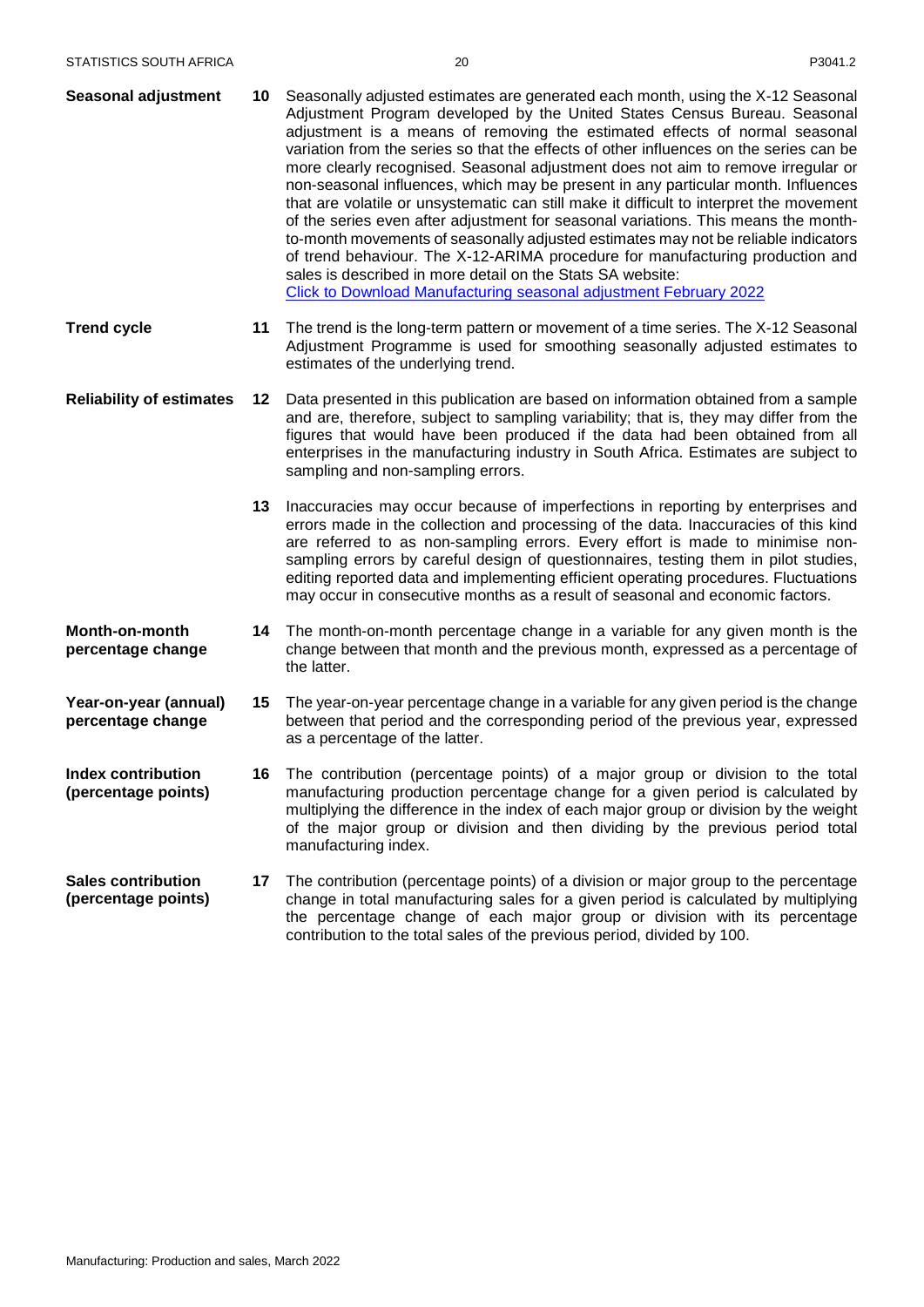<span id="page-21-0"></span>

| <b>Glossary</b>                     |                                                                                                                                                                                                                                                                                                                              |                                                                                                                                                                                                                                                                                                                                                                                                                                               |  |
|-------------------------------------|------------------------------------------------------------------------------------------------------------------------------------------------------------------------------------------------------------------------------------------------------------------------------------------------------------------------------|-----------------------------------------------------------------------------------------------------------------------------------------------------------------------------------------------------------------------------------------------------------------------------------------------------------------------------------------------------------------------------------------------------------------------------------------------|--|
| <b>Enterprise</b>                   | The enterprise is a legal entity or a combination of legal units that includes and<br>directly controls all functions necessary to carry out its production activities.                                                                                                                                                      |                                                                                                                                                                                                                                                                                                                                                                                                                                               |  |
| <b>Industry</b>                     | An industry is made up of enterprises engaged in the same or similar kinds of<br>economic activity. Industries are defined in the System of National Accounts (SNA)<br>in the same way as in the Standard Industrial Classification of all Economic<br>Activities (SIC), Fifth Edition, Report No. 09-90-02 of January 1993. |                                                                                                                                                                                                                                                                                                                                                                                                                                               |  |
| <b>Sales</b>                        | Sales are the total value of sales and transfers-out of all own manufactured<br>products/articles and the amounts received for installation, erection or assembly or<br>other services rendered.                                                                                                                             |                                                                                                                                                                                                                                                                                                                                                                                                                                               |  |
| <b>Symbols and</b><br>abbreviations | <b>BSF</b><br><b>GDP</b><br>IMF<br><b>ISIC</b><br><b>LSS</b><br>NA.<br><b>PPI</b><br>Rm<br><b>SIC</b><br><b>SARS</b><br><b>SDDS</b><br>Stats SA<br><b>VAT</b><br>$\star$                                                                                                                                                     | Business sampling frame<br>Gross domestic product<br><b>International Monetary Fund</b><br>International Standard Industrial Classification<br>Large sample survey<br>National accounts<br>Producer price index<br>R million<br>Standard Industrial Classification of all Economic Activities<br>South African Revenue Service<br>Special Data Dissemination Standard<br><b>Statistics South Africa</b><br>Value added tax<br>Revised figures |  |

# <span id="page-21-1"></span>**Technical enquiries**

**Nicolai Claassen** Telephone number: 072 310 5351 Email: nicolaic@statssa.gov.za